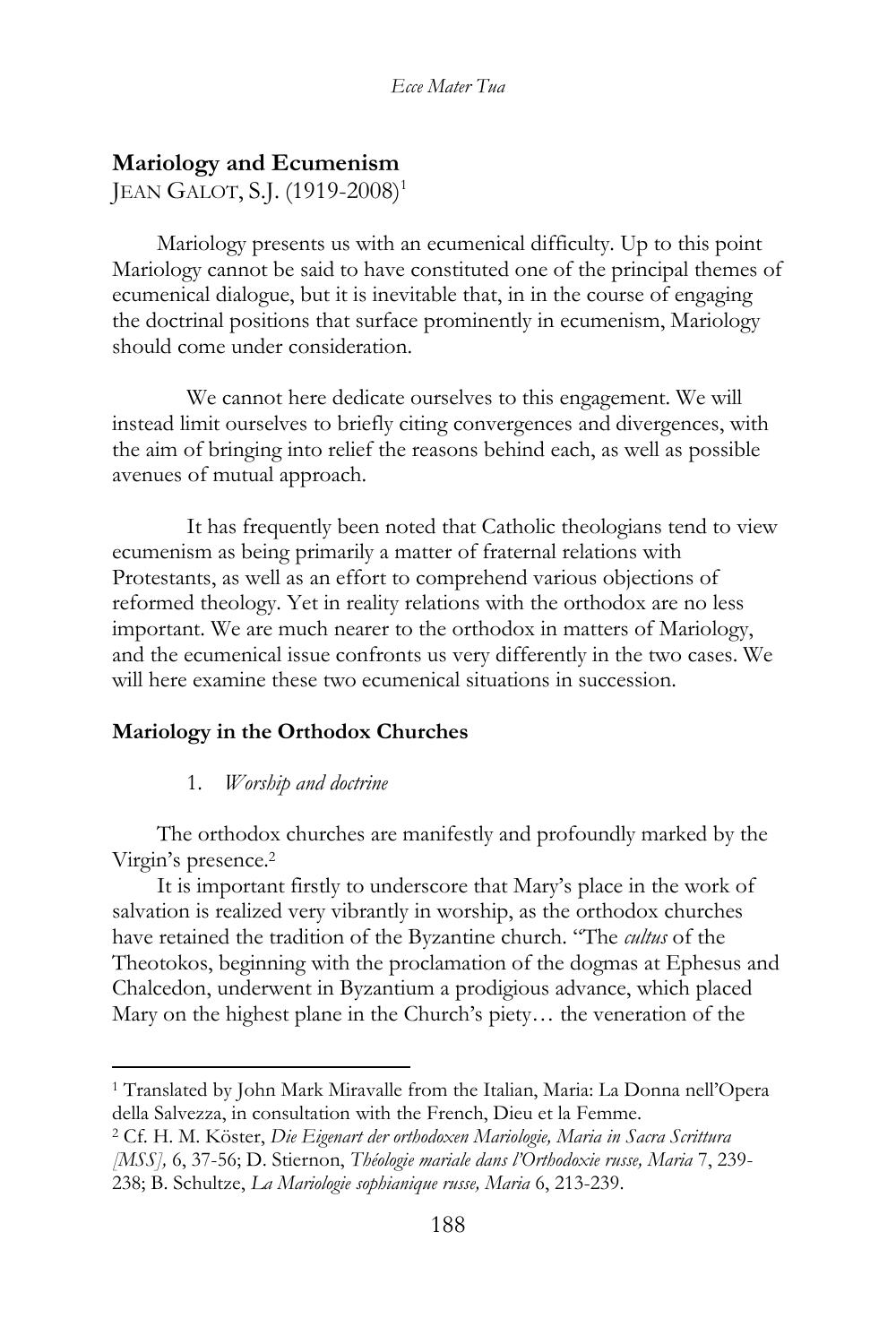Theotokos has maintained the same fullness in the piety of the contemporary Orthodox Church."<sup>3</sup>

The orthodox theologian who makes this claim adds, "Nonetheless, orthodox theology, like the rest of byzantine theology, has not yet made precise the exact meaning of this cult of the Mother of the Savior, and has not generally defined the place and significance of Mariology within the broader whole of the truth taught by the Church."<sup>4</sup> An attempt at doctrinal elaboration has not, therefore accompanied the intense Marian piety that is one of the essential characteristics of orthodox piety.<sup>5</sup>

One might say that, due to this piety, there is a profound agreement between Catholics and orthodox regarding the value of Mary's presence in Christian life. This agreement carries over into matters of faith in certain fundamental truths about Mary. Although Marian theology is not developed in a systematic way in the orthodox world, it is centered on certain essential affirmations wherein their unity of faith with the doctrine professed by the Catholic Church is vividly apparent.

What are those truths which the orthodox regard as pertaining to the Christian faith? "That which is required, as dogmatic doctrine, for all Orthodox believers," says the Orthodox theologian, A. Stawrowsky, "are the following definitions of the Church on the Most Holy Virgin Mary:

1 – She is the Mother of God, not only the Mother of Christ – *Theotokos*, according to the definition of the third ecumenical council at Ephesus in 431.

2 – She is the Ever-Virgin – *Aeiparthenos:* Virgin before and after the birth of her only Son, born of her and of the Holy Spirit, according to the Nicene-Constantinopolitan formula and according to the definitions of the fifth and sixth ecumenical councils.

<sup>3</sup> A. Kniazeff, *La place de Marie dans la piété orthodoxe, Etudes Mariales [EtM]* 19 (1962) 123.

<sup>4</sup> Ibid.

<sup>5</sup> Kniazeff presents his own study on the place of Mary within Orthodox piety as "one of the first efforts of Orthodox theology" to remedy this lacuna. He "attempts to determine the chief lines of what might be to the eyes of an Orthodox theologian as much as justification for the veneration of the Virgin, as an explication of the different aspects of her cult in the Church" (*art. Cit.,* 124).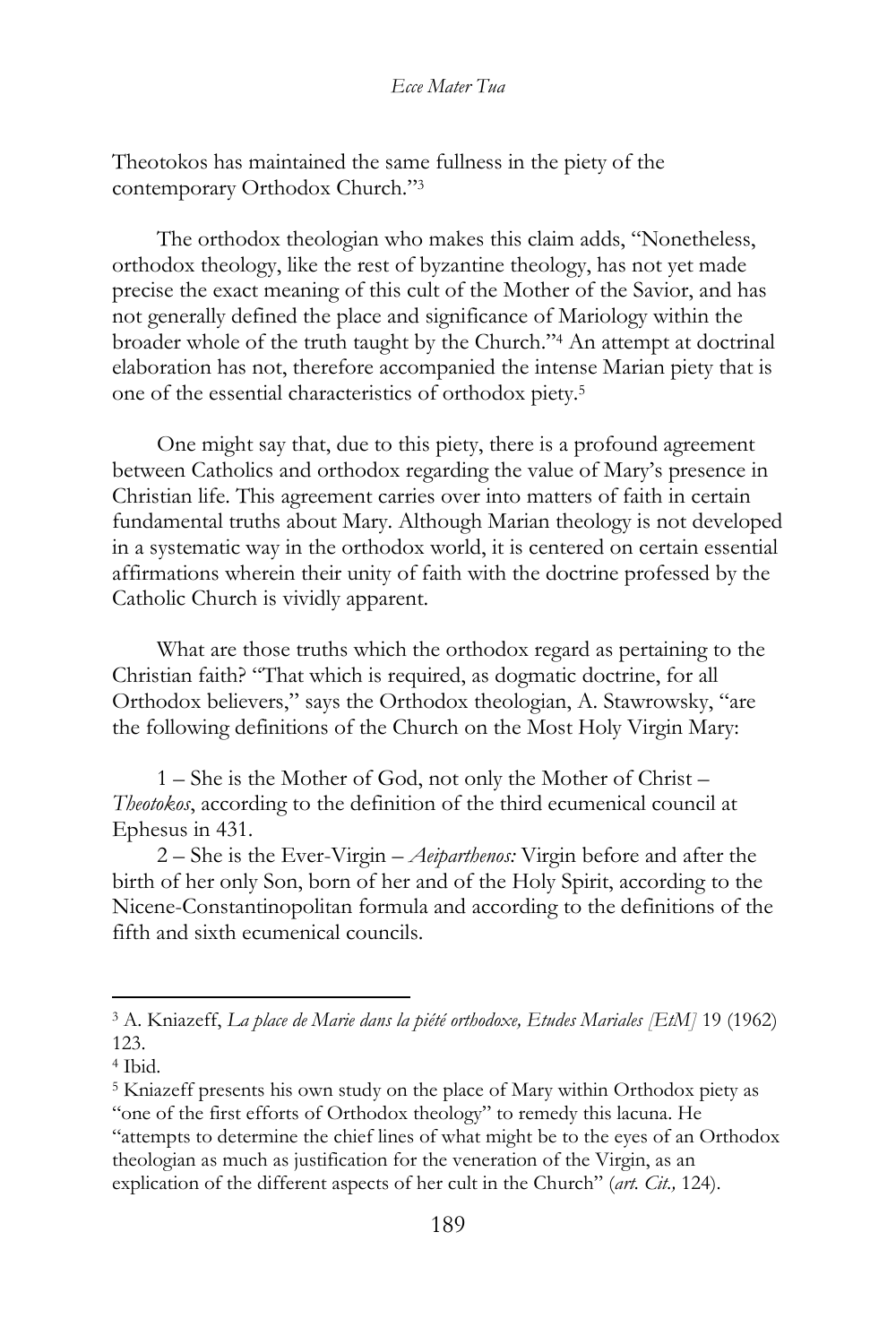3 – She is the intermediary on behalf of humanity before her Son, according to the definition of the fourth ecumenical council.

Besides these three doctrinal points, it must be observed that according to the unanimous opinion expressed by the majority of the Church's Holy Fathers, the faithful must believe that the Virgin Mary was, from her birth to her dormition, free from every voluntary sin, whether mortal or even venial."<sup>6</sup>

We have reproduced this list of dogmatic points on account of its clarity and precision: it indicates what an orthodox Christian may not refuse to believe, and what held by faith in common with catholic belief. Nevertheless, as M. J. Le Guillou has noted, from the ecumenical point of view it is important to "discover Orthodox Marian theology from within, since despite its unsystematic appearance it possesses an intuitive sense of mystery, and vigorously unites the living unity between the mysteries of the Incarnation, Mary's maternity, virginity and sanctity, the divinization of Christians, and the renewal of all things at the end of time."<sup>7</sup>

### 2. *Essential Doctrinal Teachings*

In doctrine as in worship, Mary is held to be the *Theotokos,* the Mother of God. It is the divine maternity that has, so to speak, fascinated the gaze of the Christian easterners. It is indissolubly linked to the contemplation of the mystery of the Incarnation. Such is St. Gregory Nazianzus' early emphasis when he says, "if anyone does not accept Holy Mary as *Theotokos,*  he is separated from divinity."<sup>8</sup>

By attributing a particular importance to the feast of the annunciation, the liturgy has progressed from the doctrine to an appreciation of the importance of Mary's consent to the mystery. While considering first of all the greatness of the divine work which is effected in Mary, eastern theology has not neglected to underscore Mary's active part in the realization of this design. "The Incarnation of the Word," says Nicholas Cabasilas, "was not only the Father's work, of His Power and His Spirit… but also the work of

<sup>6</sup> Stawrowsky, *La Sainte Vierge Marie. La doctrine de l'Immaculée Conception, Marianum [Mar]* 1973, 37-38.

<sup>7</sup> M. J. Le Guillou, *Les caractéres de la théologie mariale orthodoxe, EtM* 19 (1962) 92.

<sup>8</sup> *Epist.* 101, PG 37, 177 C. Cf. Le Guillou, *Les caractéres,* 120.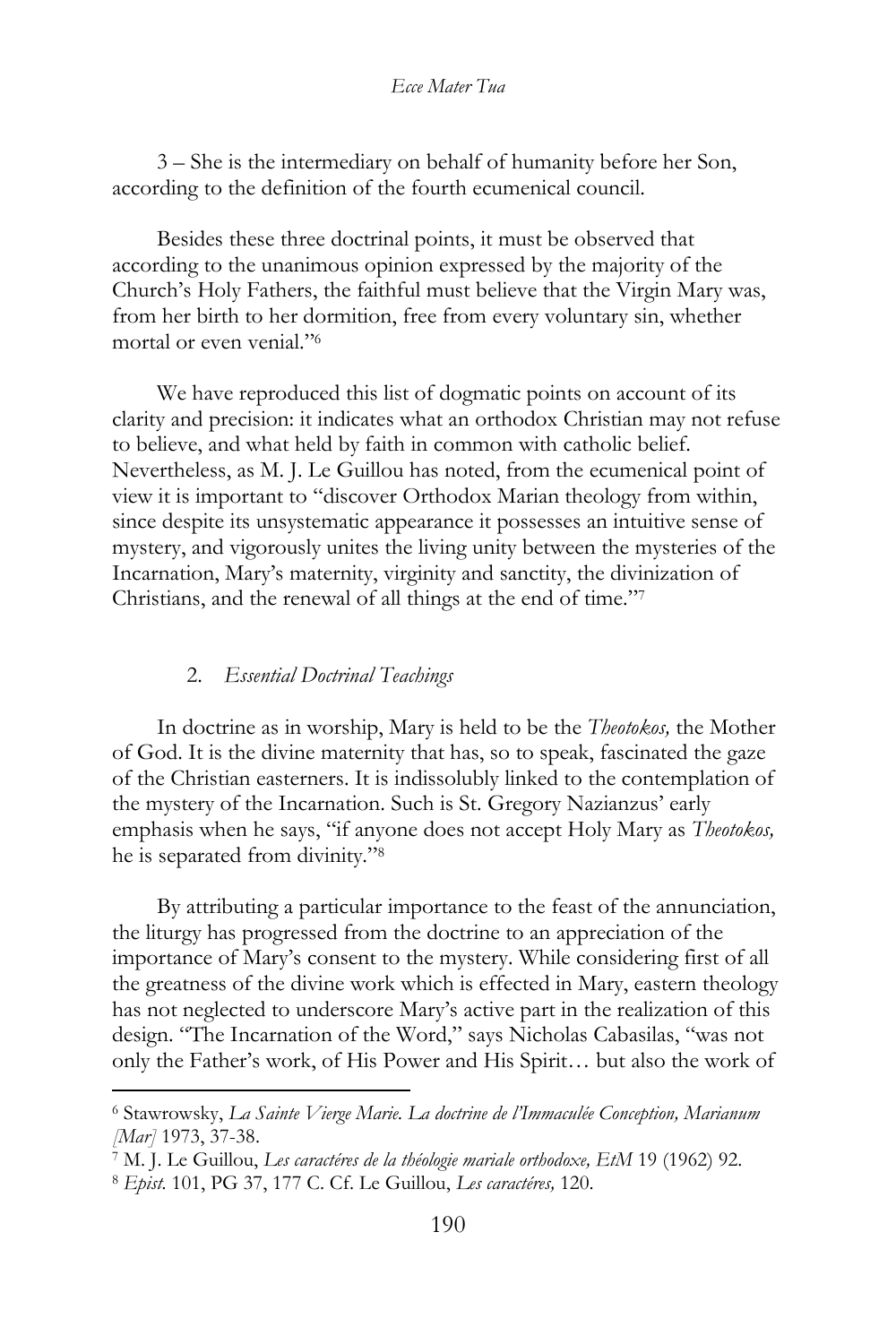the Virgin's faith and will. Since without these this design could not have been realized, it was impossible that the project could have been effected without the involvement of the will and faith of the all-holy woman."<sup>9</sup>

United to her Son, Mary participated in his sacrifice. Mary's suffering at the foot of the cross is feelingly recalled by the Byzantine liturgy. "It was necessary that she should be associated with her Son in all that pertained to our destiny. Just as she gave him her flesh and her blood, receiving in return the communication of his graces, so was it necessary for her to participate in all his sufferings, in all his afflictions. He, on the cross, received a strike from the lance in his side, while she was pierced by a sword in her heart, as Simeon had foretold."<sup>10</sup>

This association in his sacrifice was followed by an association in Christ's glorious triumph. We have shown how the faith in the Assumption developed first in the East. The Virgin, who in heaven shares in the glory of the risen Christ, stands before all Christians as "the image of every beauty," in the phrase of Gregory Palamas.<sup>11</sup>

With respect to the theme of spiritual maternity, it has been "much less reflected on by orthodox theology," as Kniazeff notes. But "it is felt strongly at the level of liturgy and piety. In fact, the title of 'Mother' is much more frequent in prayers and hymns than that of 'Queen.'" <sup>12</sup> Marian devotion testifies to the faith of orthodox Christians "in all the Virgin's power of intercession." Moreover, "if Orthodox theologians have not concerned themselves much with Mary's spiritual maternity, they are nevertheless wholly agreed in seeing her maternity as being proclaimed in John 19:25-27."<sup>13</sup>

We must stress too the way in which eastern theologians have been willing to see in Mary a new destiny for humanity. The Holy Virgin is called *Theotokos* "Not only with respect to the nature of the Word, but also with

<sup>9</sup> N. Cabasilas, *In Dormitionem,* 12, PO 19, 508.

<sup>10</sup> Ibid.

<sup>11</sup> *Homil.* 37, PG 151, 468 A.

<sup>12</sup> *Marie dans la piété orthodoxe,* 134.

<sup>13</sup> *Ibid.* On Orthodox commentaries on the Johannine text, cf. B. Schultze, *Sriechische und russische orthodoxe Theologen über Maria im Johannesevengelium, MSS* 5, 363- 404. It appears in this study that the spiritual maternity is professed by A. Makrakès, S. Bulgakov, A. Kniazeff, G. Florovsky.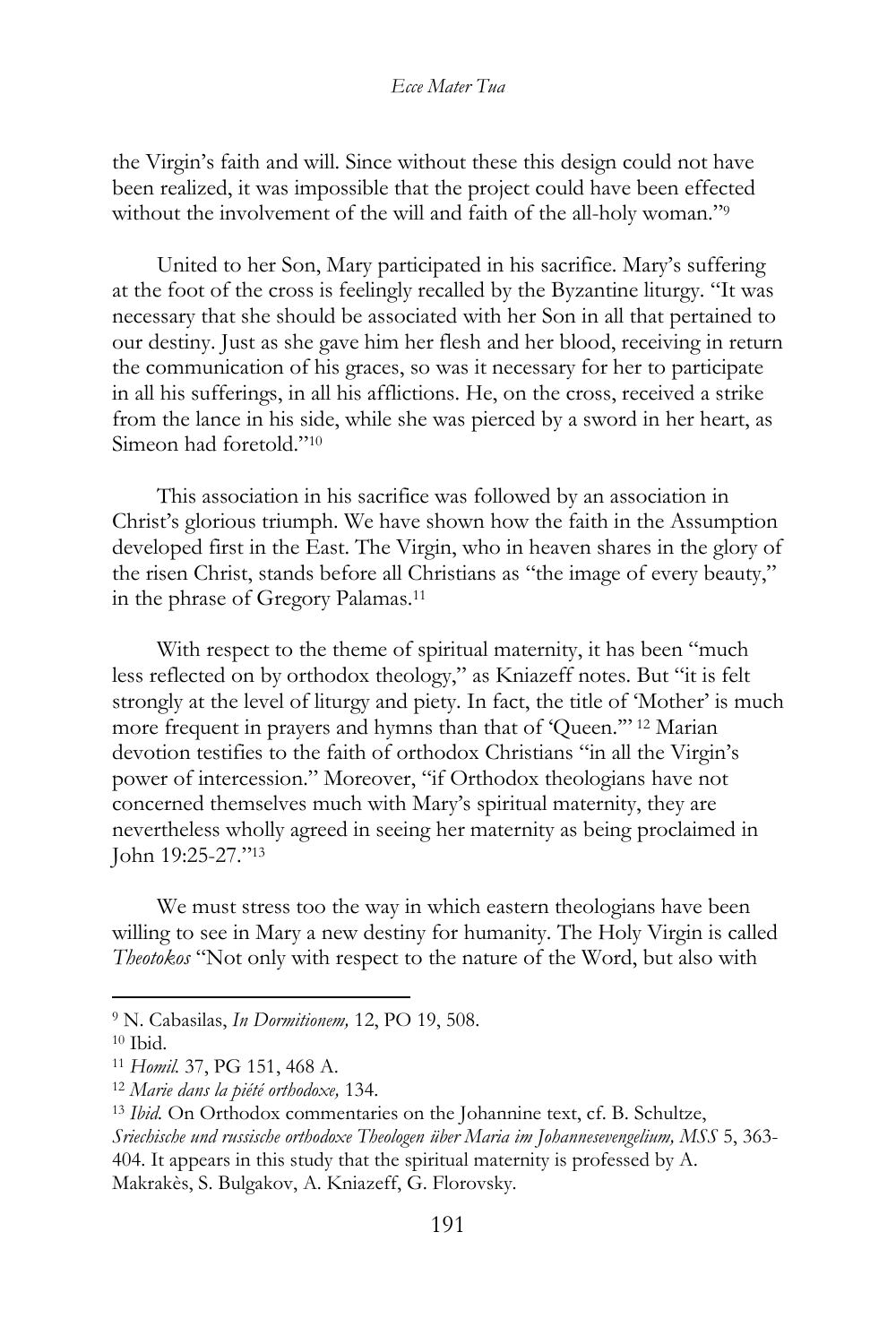respect to the deification of humanity," says St. John Damascene.<sup>14</sup> Orthodox Marian devotion implies a strong relationship between Mariology and the doctrine of the transfiguration of the world through the action of the Holy Spirit. It employs this mode of biblical typology in applying it to Mary, and thus shows that "in Mary, who is a witness of the Incarnation and Redemption, the Kingdom of God must first be accomplished, since it is in its essence a new order of things, that is a transfiguration – through the Holy Spirit – of the old order of things."<sup>15</sup>

# *3. The Immaculate Conception and the Assumption*

The agreement between the orthodox and catholic churches ends, unfortunately, once we reach the two dogmas of the Immaculate Conception and the Assumption.

While taking solace in the absence of any dogmatic definition on these doctrinal points in the orthodox church, Stawrowsky nevertheless refers to a situation of nearly unanimous opposition: "One notes on the part of the orthodox such strong opposition to these dogmas, that at this point we cannot see any contemporary orthodox theologians who might be considered followers of Catholic Marian doctrine, nor even those would qualify as sympathizers. This despite the evident fact that devotion for the Virgin has been and remains today extremely fervent in the orthodox east, perhaps even more fervent than in the Catholic west."<sup>16</sup>

The opposition to the Immaculate Conception takes various forms and includes a range of arguments: at times it can become radical, as in T. Spassky, who holds that this doctrine runs counter to the dogma of Chalcedon, basing his position on the conciliar definition's silence on the matter.<sup>17</sup> At times opponents limit themselves to characterizing the Immaculate Conception in terms of private opinion, and denying that it binds as a matter of revealed doctrine.<sup>18</sup>

<sup>14</sup> *De fide orthodoxa,* 3, 12, PG 94, 1032 B.

<sup>15</sup> Kniazeff, *Marie dans la piété orthodoxe,* 138.

<sup>16</sup> *La Sainte Vierge,* 40.

<sup>17</sup> Cf. D. Stiernon, *L'Immaculée Conception dans la théologie russ-contemporaine, Ephemerides Mariologicae [EMar]* 6 (1956) 284.

<sup>18</sup> Such is the case with J. Kolemin; cf. Stiernon, *ibid.,* 290-291.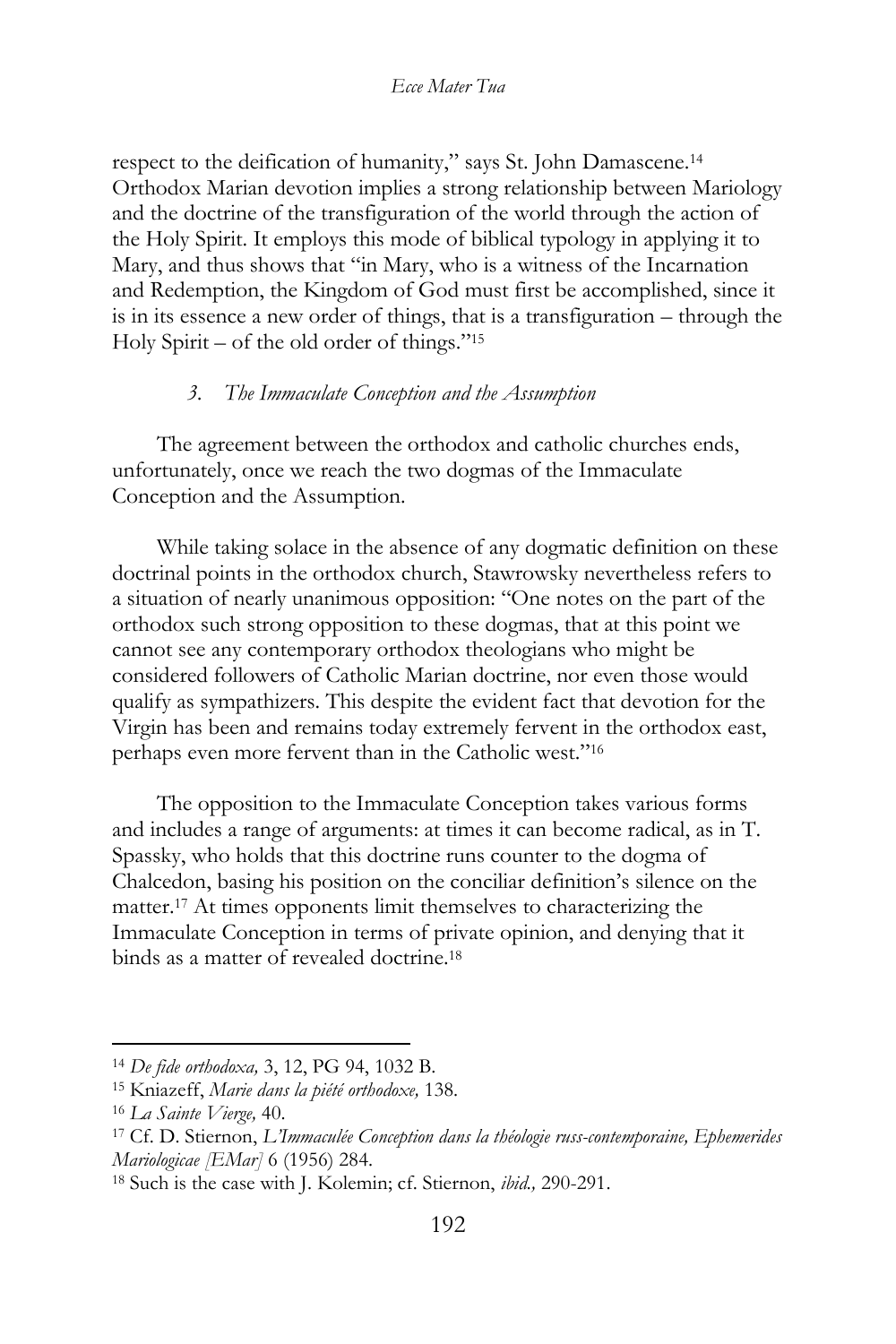We may however cite the opinion of the Russian theologian V. Iljin, who does not hesitate to take a favorable position to the dogma: "Just as the church is infallible and impeccable both in her beginnings and in history, which is to say that she cannot have sin in her origin nor in her historical life, so too the Virgin, Mother of God, who bears the same name as the church cannot have, *a fortiori*, either original nor actual sin. From the beginning, she is the Vessel of the Incarnation."<sup>19</sup> 

Without getting too deeply into the maze of controversies, or examining the statements of opposition to the dogma,<sup>20</sup> we may simply point out that the current negation by the orthodox stands in contrast to the doctrine of the great Byzantine doctors who affirmed Mary's immaculate sanctity from the beginning of her existence; consequently, the contemporary negation constitutes a rupture with eastern tradition. It seems that among the deep motives for this negation, one must suggest a certain protestant influence, and a hostile reaction to the pope's power and to every pontifical definition.<sup>21</sup>

Let us cite Stawrowsky's opinion, since he, as an orthodox theologian, has made a noteworthy effort to understand the Catholic doctrine, "To our way of thinking, the rejection of the dogma of the Immaculate Conception of the Virgin Mary on the part of contemporary orthodox theologians – not on the part of the orthodox church, which has not yet pronounced in an authentic manner on this issue – is merely a misunderstanding, an erroneous interpretation of the Catholic dogma's infelicitous formulation, even though the dogma itself is quite right and true in its essence…, but badly defective in its formulation. Finally, there has also crept in a polemical desire to triumph dialectically over the enemy which the orthodox have shamefully and for centuries seen as the Catholic Church."<sup>22</sup>

<sup>19</sup> As cited by Stiernon, *ibid.,* 271.

<sup>20</sup> Ten principle statements are collected by Stawrowsky, *La Sainte Vierge,* 43-44. <sup>21</sup> With respect to the Russian orthodox church, A. Wegner shows that for over a century (1650-1750) the doctrine of the immaculate conception was professed at Kiev, but was then abandoned following the nomination of Patriarch Theophan Prokopovitch, a theologian who adopted the majority of protestantism's principal theses (*L'Eglise orthodoxe russe et l'Immaculée Conception, Virgo Immaculata [Vim]* 4, 196- 215).

<sup>22</sup> *La Sainte Vierge,* 111.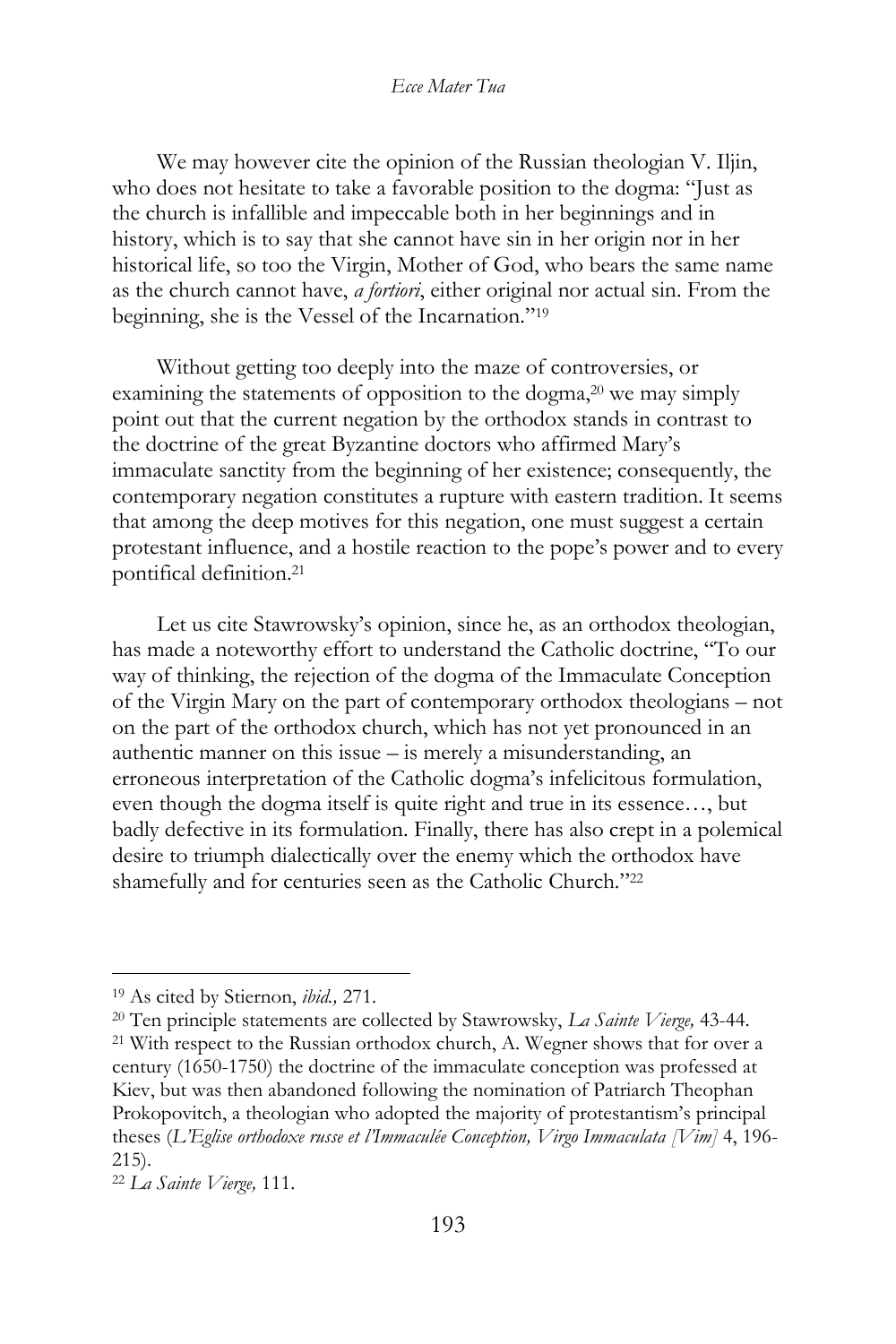Certainly, Catholic theology cannot regard the dogma's formulation as defective. However, it is true that Mary's sanctity is expressed therein only in its negative aspect: the preservation from the original stain. Catholic theologians need to take the eastern doctrine into account – since the latter has reflected instead the positive aspect of Mary's holiness – and show the harmony of both points of view. In acknowledging Mary to be she who is full of grace, they attribute to her an essentially positive perfection. It is this perfection that, by being complete, implies the preservation from original sin from the first moment.

A return on the part of the orthodox to their own tradition, namely, a reflection on the totality of that holiness that Mary must have possessed, could open the pathway to a rapprochement.

One may also hope for progress towards union in the case of the Assumption. The pontifical definition has aroused opposition among orthodox towards the dogma, but the opposition is focused primarily against the authority by which the dogma was defined.

To again reference Stawrowsky: "The Orthodox Church, in the feast of the Holy Virgin's Dormition, celebrated since antiquity, has always taught that the Virgin did not remain under the power of death, nor did she undergo corruption, but was raised up by the power of her Son and was brought body and soul into heaven, where she reigns with her Son over the entire universe. This doctrine, which in the east was not elevated to the level of a dogma of faith, is considered established doctrine by the Orthodox Church. As we see it, therefore, there is no reason to oppose the fact that the Catholic Church has found it proper to proclaim this doctrine as a dogma of faith."<sup>23</sup>

This doctrinal rapprochement is all the more desirable insofar as it would correspond to the fundamental convictions that animate Marian devotion within the orthodox church. From the Catholic perspective, this devotion on the part of the easterners remains an important witness to the place which Mary must occupy in Christian life and thought.

<sup>23</sup> *La Sainte Vierge,* 112.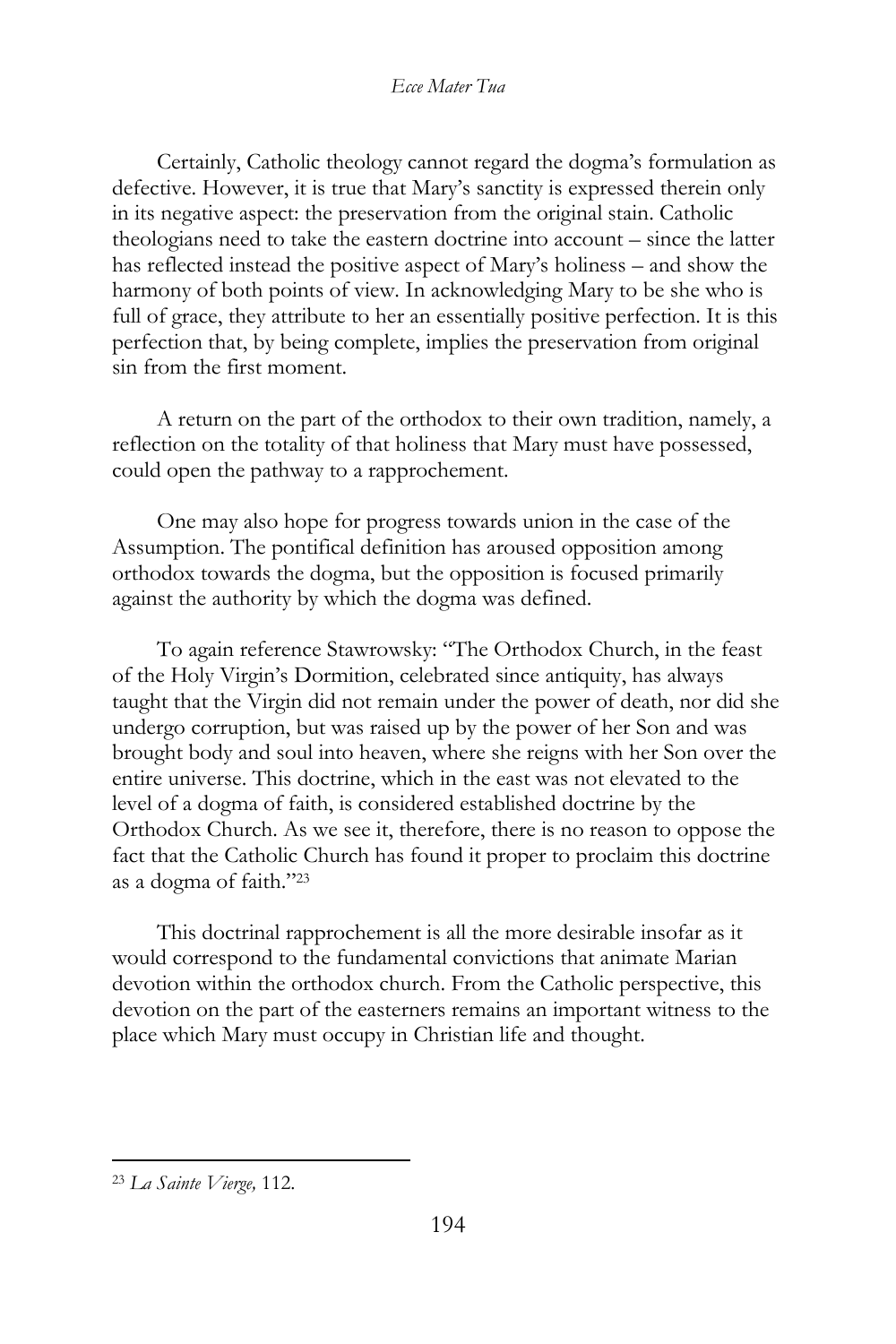# **Mariology and the Protestant Churches**

#### *1. A fundamental opposition.*

What is the ecumenical situation of Mariology with respect to Protestantism?<sup>24</sup>

In the Protestant churches one often encounters an attitude that is quite critical towards Marian veneration and doctrine. Certain protestant theologians have expressed their radical opposition to Mariology. Speaking of the significance of Mariology, Roger Mehl holds it to be a "field entirely extraneous to the thought of the Reformation," but "extremely revelatory of the structures of Catholic theology, in particular of its manner of conceiving the action of divine grace."<sup>25</sup> He expresses various critical reflections on the perpetual virginity, an affirmation which he sees as deriving from the positing of a link between sexuality and sin; he thinks that the proclamation of Mary as Mother of God has had disastrous effects on the development of Mariology; he condemns the attribution of universal mediatrix of all graces, the dogmas of the Immaculate Conception and the

<sup>24</sup> Among the studies on this theme, cf. G. Philips, *L'opposition protestante à la mariologie, Mar* 11 (1949) 469-488; J. Hamer, *Mariologie et théologie protestante, Divus Thomas* (Freiburg) 30 (1952) 347-368; *Marie et le protestantisme à partir du dialogue oecuménique, Maria* 5 983-1006; Th. Sartory, *Die Hintergründe der Katholischprotestantischen Kontroverse über Maria, Thelogie und Glaube [TG]* 49 (1959) 279-298; B. Leeming, *Protestants and Our Lady, Irish Theological Quarterly [IrTQ]* 27 (1960) 91-110; K.F. Dougherty, *Our Lady and the Protestants*, in J.B. Carol *Mariology,* 3, Milwaukee 1961, 422-439; A. Brandeburg, *De mariologia ac de cultu venerationeque Mariae apud christianos disiunctos protestanticos hoc tempore vigentibus,* in *De Mariologia et Oecumenismo,*  Rome 1962, 479-516; E. Lamirande, *La "Theotokos" et les travaux du mouvement oecuménique "Foi et Constitution", EMar* 13 (1963) 77-105; *Prises de position au sujet de Marie chez des non-catholiques canadiens, ibid.,* 287-294; J. Galot, *Marie et certains protestants conmtemporains Nouvelle Revue Théologiqu [NRT]* 85 (1963) 478-495; G.A.F. Knight, *The Protestant World and Mariology, Scottish Journal of Theology* 19 (1966) 55-73; F.W. Künneth, *Maria im Glaubenszeugnis der Kirche Evangelisch-Lutherischer Reformation, MSS* 6, 5-14; M.D. Koster, *Reformierte und KIatholische Grundansichten über den Marienkult, MSS* 6, 15-36; W. Cole, *Scripture and the Current Understanding of Mary among American Protestants, MSS* 6, 95-161; A.M. Allchin, *Maria in der anglikanischen Theologie und Frömmigkeit, Una Sancta* 24 (1969) 272-285; P. Emonet, *Un problème du dialogue oecuménique avec les Protestants: la Mariologie, Esprit et Vie* 81 (1971) 225-236; D. Flanagan, *Mary in the Ecumenical Discussion, IrTQ* 40 (1973) 227-249; R. Mackenzie, *Mary as an Ecumenical Discussion, EMar* 27 (1977) 27-36; E. Doyle, *The Blessed Virgin Mary and Dialogue with Evangelicals, Clergy Review* 64 (1979) 347-357. <sup>25</sup> *Du catholicisme romain. Approche et interpretation,* Neuchâtel-Paris 1957, 78.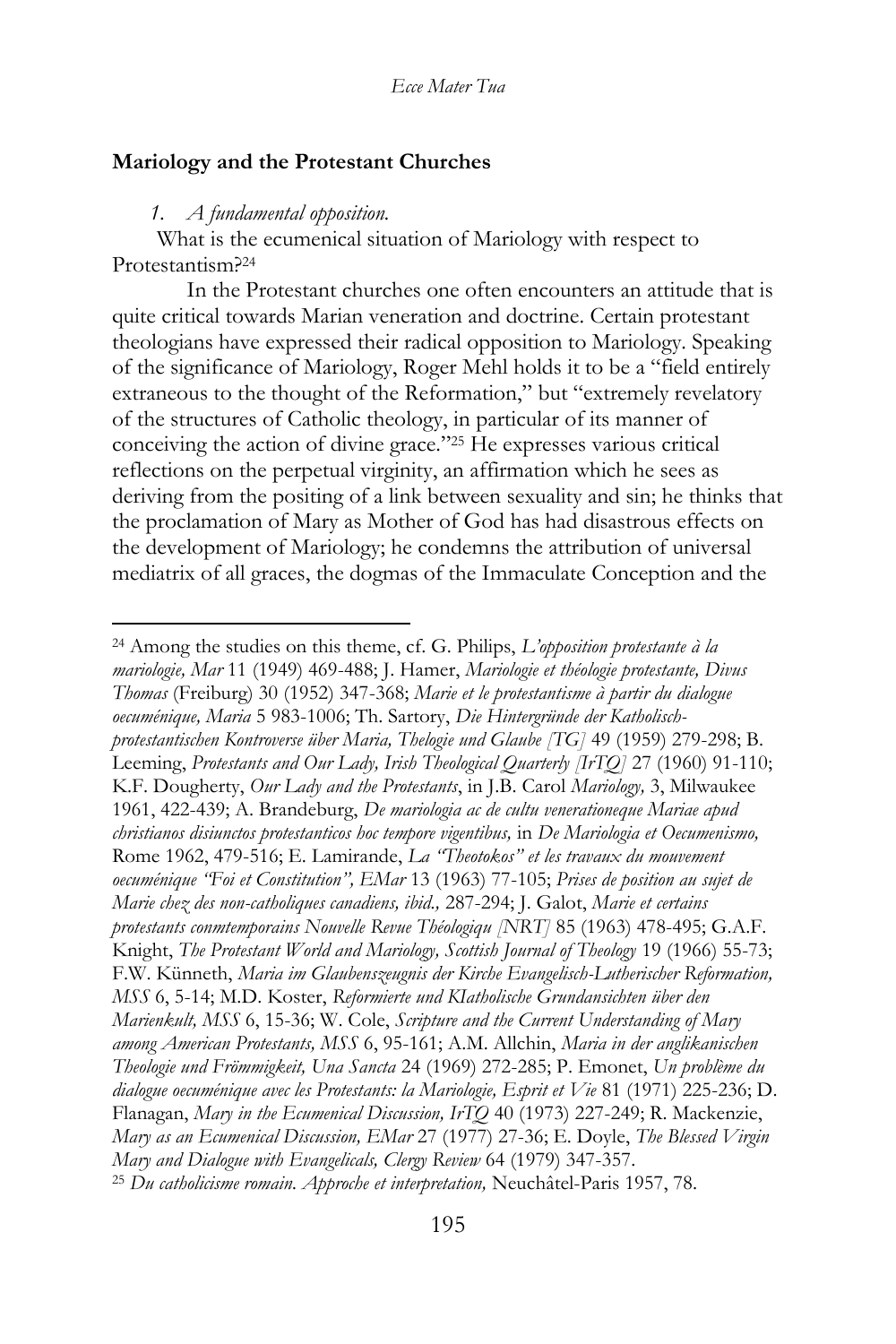Assumption, and he fears the definition of Mary's coredemptive role, which he sees as an attempt to revitalize the theme of the fertility goddess, a theme typical of a multitude of pagan religions.<sup>26</sup> He reacts against this kind of "lateral Christianity," "which is potentially sustained by all popular superstitions."<sup>27</sup> "Certainly," he admits, "Mary has a place in the economy of salvation, but for all its singularity it is a position which remains analogous to that of all witnesses, namely, to be an instrument in the Lord's hands, to say the 'yes' of faith to God's initiatives, to be a witness to God's great works."<sup>28</sup> He also adds that by withdrawing Mary from the story of sin and affirming her immaculate conception, Mariology renders nugatory, for her, the cross of Jesus Christ and so imperils the mystery of the Incarnation, in addition to excising Mary from the common condition of humankind.

He ends with the following categorical judgment: "Therefore we cannot do otherwise than respond to the whole of Mariology with an absolute 'no.' We are persuaded that it constitutes a lethal apparatus against the evangelical faith. Within it converge all the heresies of Catholicism: the autonomous power granted to the tradition, the doctrinal magisterial authority arbitrarily granted to the supreme pontiff and to the bishops, the equivocations of the doctrine of merit, the exploding of the unique grace of the Father which is then is fractured into particular graces giving man the possibility of acquiring merit, and the negation of Christ's unique mediation. The Reformers thought that 'sola fide' and 'sola gratia' were the only foundations upon which the peace of consciences could be built. Today it is necessary to add that a universal rejection of the whole of Mariology is the only means by which confidence in Jesus Christ can be secured on behalf of conscience."<sup>29</sup>

It is immediately evident how unqualified is this attitude of rejection, how it does not limit itself to a protestation against certain excesses: it comes from a reaction against essential elements of catholic doctrine. One sees within it a hostility towards everything in the work of salvation that entails a true collaboration of man with God, a cooperation of the church and of Christians with Christ, namely: the contribution to the exploration and formulation of revelation, which becomes manifest in the role of

<sup>26</sup> Ibid., 79-86.

<sup>27</sup> Ibid., 87.

<sup>28</sup> Ibid., 88.

<sup>29</sup> Ibid., 91.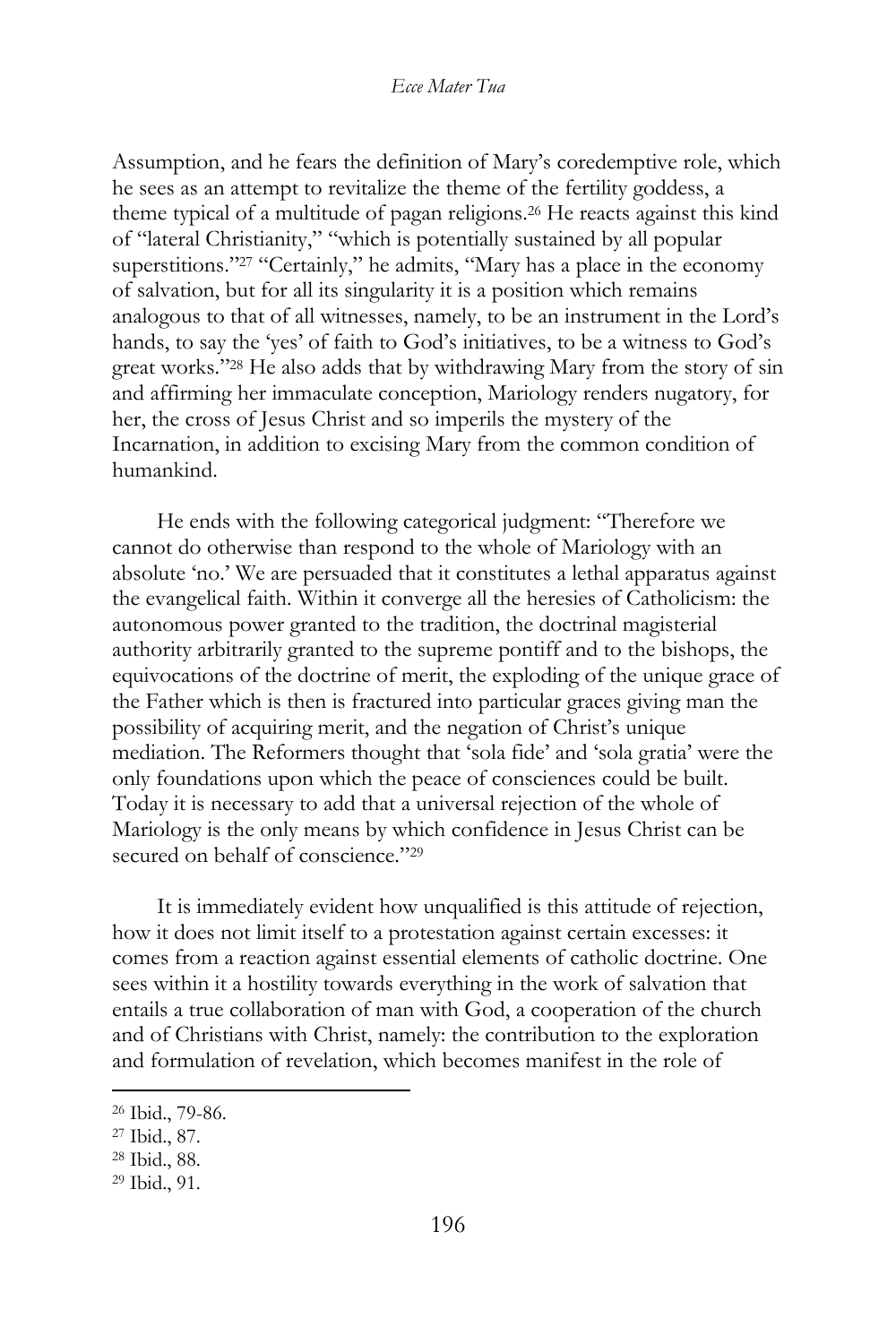tradition and the doctrinal magisterium; collaboration in sanctification, which finds its expression in the doctrine of merit; Mary's cooperation in the work of redemption and participation in Christ's mediation. This opposition involves, therefore, the foundational principle of the covenant between God and humanity, insofar as it manifests an effective contribution on man's part to the work of salvation. Mariology is rejected because it attributes an active role to Mary, an extremely important one, in this work.

This doctrinal hostility is accompanied by an absence of Marian devotion: the absence of Marian devotion is the indication of a quite different mentality than which finds expression in the Catholic Church. One sees the profound difference of attitude in the terms employed by Pastor Pierre Murray: "The uninterrupted development of Marian doctrine and devotion seems to us to signal, more strongly than ever, the impossibility for us in conscience, not only of reunion, but even of a contemporary profound mutual approach with the roman church on doctrinal and spiritual grounds. Of course, I realize that Catholicism wants to distance itself, both dogmatically and in its devotions, from every idolatry to a creature, including that unique creature who is the Mother of God; I know that their doctors explain themselves by saying that in divine-human cooperation everything always comes from grace, and that the human intermediaries in no way detract from the divine sovereignty whenever it grants them the grace of being secondary causes. Nonetheless, despite all these explanations and all these theological expositions, we cannot avoid the conclusion that at the level of popular piety, these sophisticated doctrines do not prevent our wretched humanity from suddenly changing the religion of grace (which allows us to merit) into a religion of merits, nor do they prevent the devotion of hyperdulia rendered to Mary from degenerating into the most idolatrous of superstitions… is it not inevitable then that we ask ourselves whether in the system itself, and not merely in its concrete manifestation, there lies a principle of falsity and error?"<sup>30</sup>

Maury adds that the biblical Gospel teaches us "that we must live *only*  for God's glory." "And it is for this reason that, confronted with the Catholicism of Mary, we say: *non possumus."*<sup>31</sup>

<sup>30</sup> *La Vierge Marie dans le catholicisme contemporain,* in *Le protestantisme et la Vierge Marie,*  Paris 1950, 65-66.

<sup>31</sup> Ibid., 67.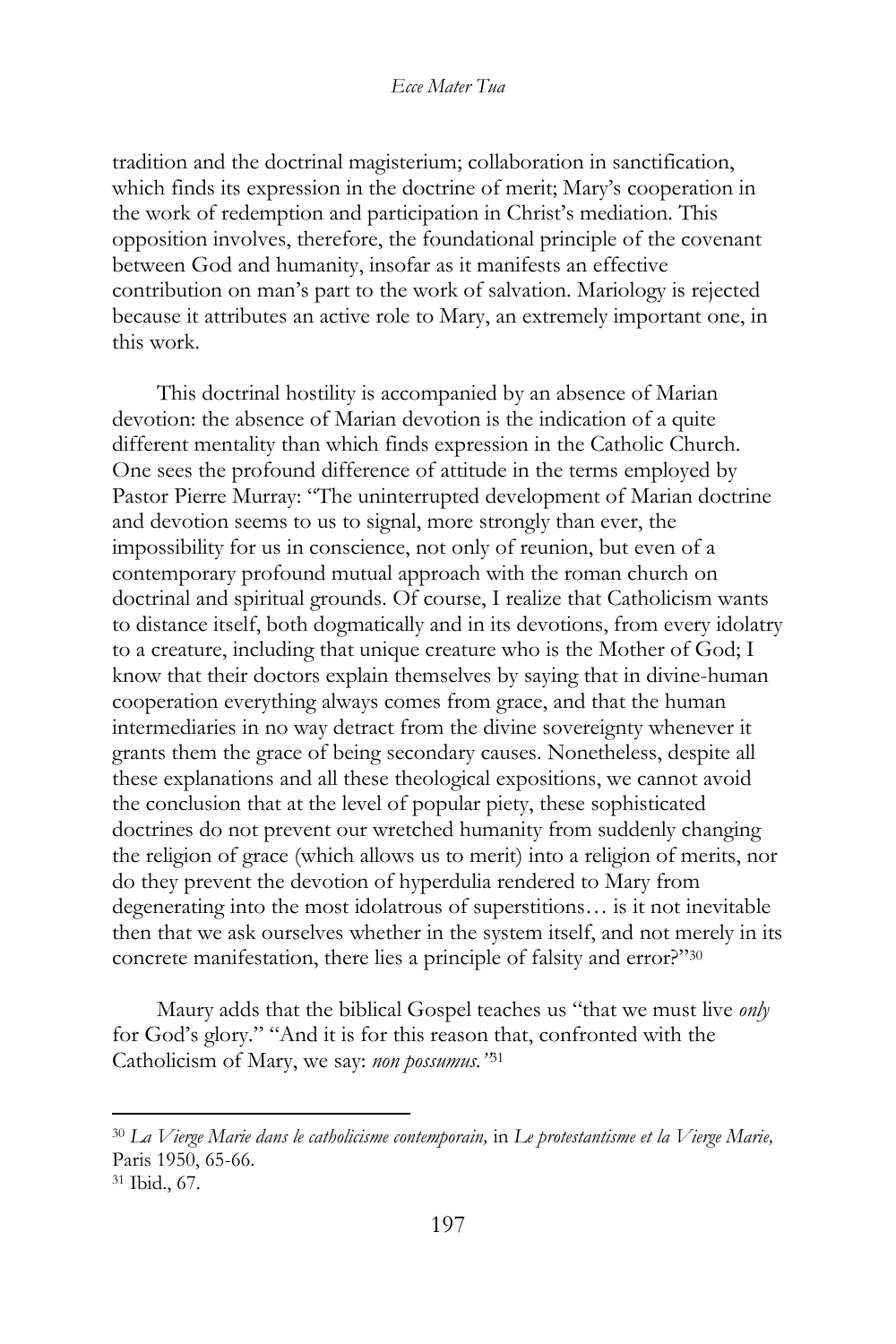# *2. Avenues of mutual approach*

While acknowledging a prevalent opposition to Mariology, we must not that there are signs, beginning more than twenty years ago, of a change of attitude on the part of certain protestants. The anti-Marian attitude is yielding, in certain able theologians, to a more well-rounded attitude, one more interested in coming to know in what the true Catholic position consists,<sup>32</sup> and one more open in its investigations and analyses of Mary's role in the divine plan of salvation.

# *a – The return to the teaching of the reformers*

Among the reasons for this greater openness, an outstanding one is the rediscovery of the teaching of the first reformers. In opposing themselves to the Marian devotion and theology of Catholics, Protestants were often convinced that they were following in the steps of Luther, Zwingli and Calvin. But these figures were a far cry from having adopted a purely negative attitude towards Mary. One Protestant, W. Tappolet, has published an anthology of texts entitled *The Praise of the Reformers for Mary*. 33 The author tells his readers that in the course of the research and compilation of these texts, he discovered that he had been mistaken in thinking that the beginnings of the reformation had rejected Marian

<sup>33</sup> *Das Marienlob der Reformatoren,* Tübingen, 1962. The anthology was put together with the collaboration of a catholic theologian, A. Ebneter, who had already underscored the positive elements of Luther's marian doctrine: *Martin Luthers Marienbild,* in *Orientierung,* 20 (1956), 77-79, 85-87. We must also point out the prior work by R. Schimmelpfennig, *Die Geschichte der Marienverehrung im deutschen Protestantismus,* Paderborn, 1952. Begun under the impulse of Fr. Heiler and according to the ecumenical objective of *Una Sancta*, this investigation shows the Marian devotion maintained by the reformers and in German Protestantism up until our own time. One may further consult K. Algermissen, *Mariologie und Marienverehrung der Reformatoren, TG* 49 (1959) 1-24; H. Hennig, *Kie Lehre von der Mutter Gottes in den ev.-luth. Bekenntnisschriften und bei den lutherischen Vätern,* in *Una Sancta,* 16 (1961) 55-80; E. Stakemeier, *De Beata Maria Virgine eiusque cultu iuxta reformatores,* in *De Mariologia et Oecumenismo,* 423-477.

<sup>32</sup> R. Mehl, for example, seems to have a rather imperfect and superficial knowledge of Catholic Mariology. Indeed, he traces the proclamation of *Theotokos* to Chalcedon and explains it with other affirmations of that council, even though the title was defined at Ephesus. Nor does he seem to account for the fact that, according to the doctrine of the immaculate conception, Mary owes all her sanctity to the merits of the Redeemer, since, as he sees it, this doctrine makes Christ's cross irrelevant to Mary (*Du catholicisme,* 87-89).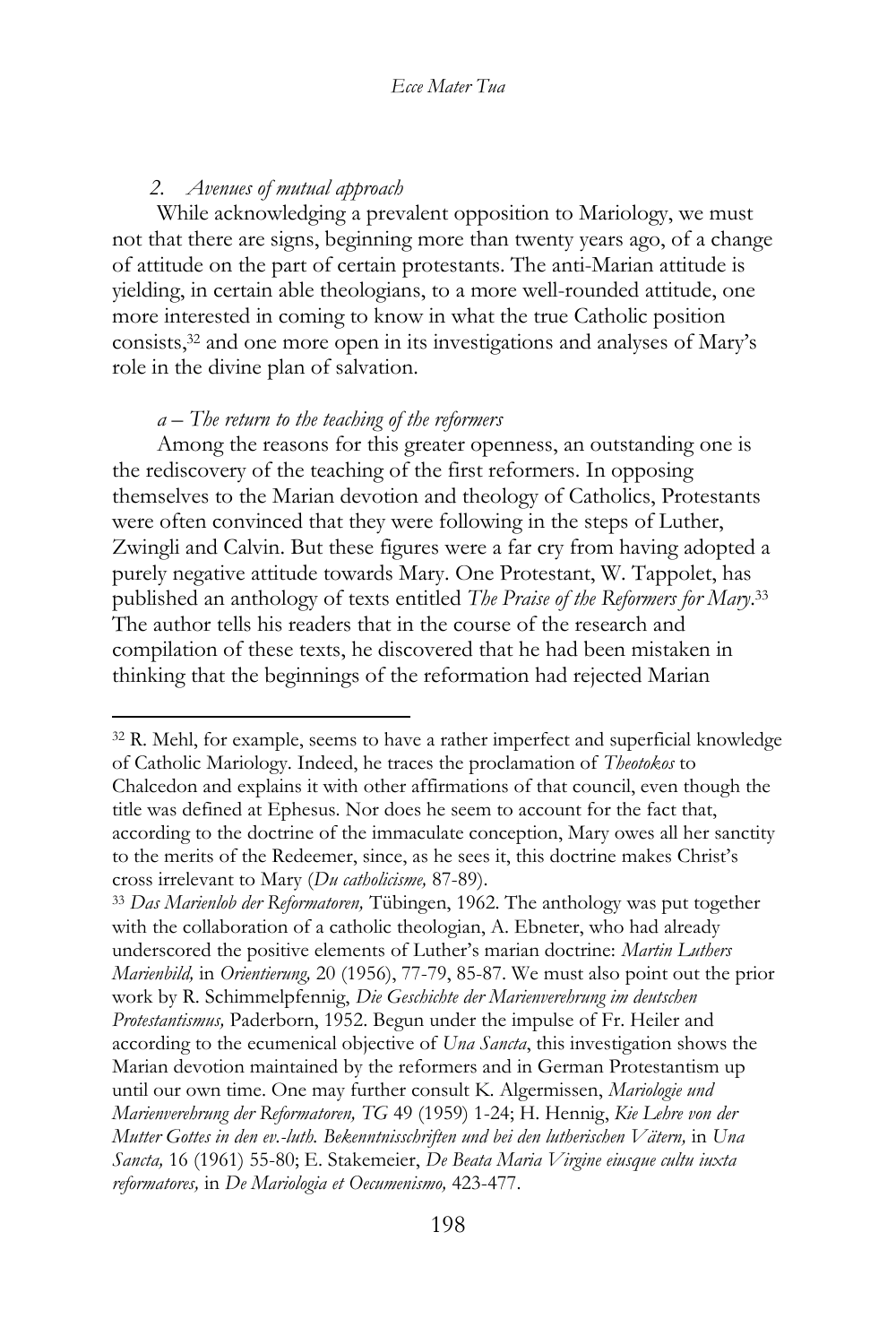doctrine and devotion. In particular, Luther's Marian devotion, while not without its limits, is an incontestable fact, and one which merits attention: "it is beyond all reasonable doubt that Luther *loved* and *venerated* (honored or praised) Mary personally, and *imitated* the evangelical virtues he saw displayed in her life. Likewise, no one can doubt that he wished all Christians to follow him along these lines."<sup>34</sup>

The numerous attacks launched by Protestants against Mary's perpetual virginity appear to be a clear deviation from the first positions of the Reformation: the reformers unanimously affirmed her virginity.<sup>35</sup> Along with her virginity, Luther and Zwingli affirm Mary's purity and sanctity in such clear terms that is worthwhile to contrast them with the modern Protestant opinion which relegates Mary to the order of sinners. "I firmly believe, according to the words of the holy Evangelist," Zwingli declares, "that this pure Virgin for us gave birth to the Son of God and that she remained, both during the birth and afterwards, a pure and intact Virgin for all eternity."<sup>36</sup> In so saying, Zwingli defends himself explicitly from those who would accuse him of having thought Mary to be a sinner like other human beings. He had already cited the passage in which St. John Chrysostom attributes to Mary the weakness of self-love, but Zwingli made clear that he found this opinion unsatisfactory: "I have never said anything," he avers, "attributing dishonor or sinfulness to the pure Virgin Mary."

In citing Zwingli's very definite position, Max Thurian notes, "Let us take note in passing how much this Marian doctrine of the most humanist , most 'Protestant' amongst the Reformers, can overthrow the established opinions on the subject of the 'Reformed Tradition'."<sup>37</sup>

It is not without a certain surprise that one encounters various opinions, held by diverse reformers, which seem favorable to the Immaculate Conception and the Assumption. The pontifical definitions of these two prerogatives have stirred up vehement protestations among separated Christians. In an age when the Immaculate Conception had not

<sup>34</sup> This is the conclusion of W.J. Cole, at the end of the lengthy study *Was Luther a Devotee of Mary? Marian Studies [MSt]* 21 (1970) 94-202. Nonetheless, after this affirmation (p. 201), the author adds that Luther ultimately rejected every mode of invocation to Mary (202).

<sup>35</sup> Tappolet, *Marienlob,* 41-54, 170-173, 240-249, 319-321.

<sup>36</sup> Tappolet, *Marienlob,* 235.

<sup>37</sup> *Mary, Mother of All Christians,* trans. Neville B. Cryer Herder, New York, 1963, 77.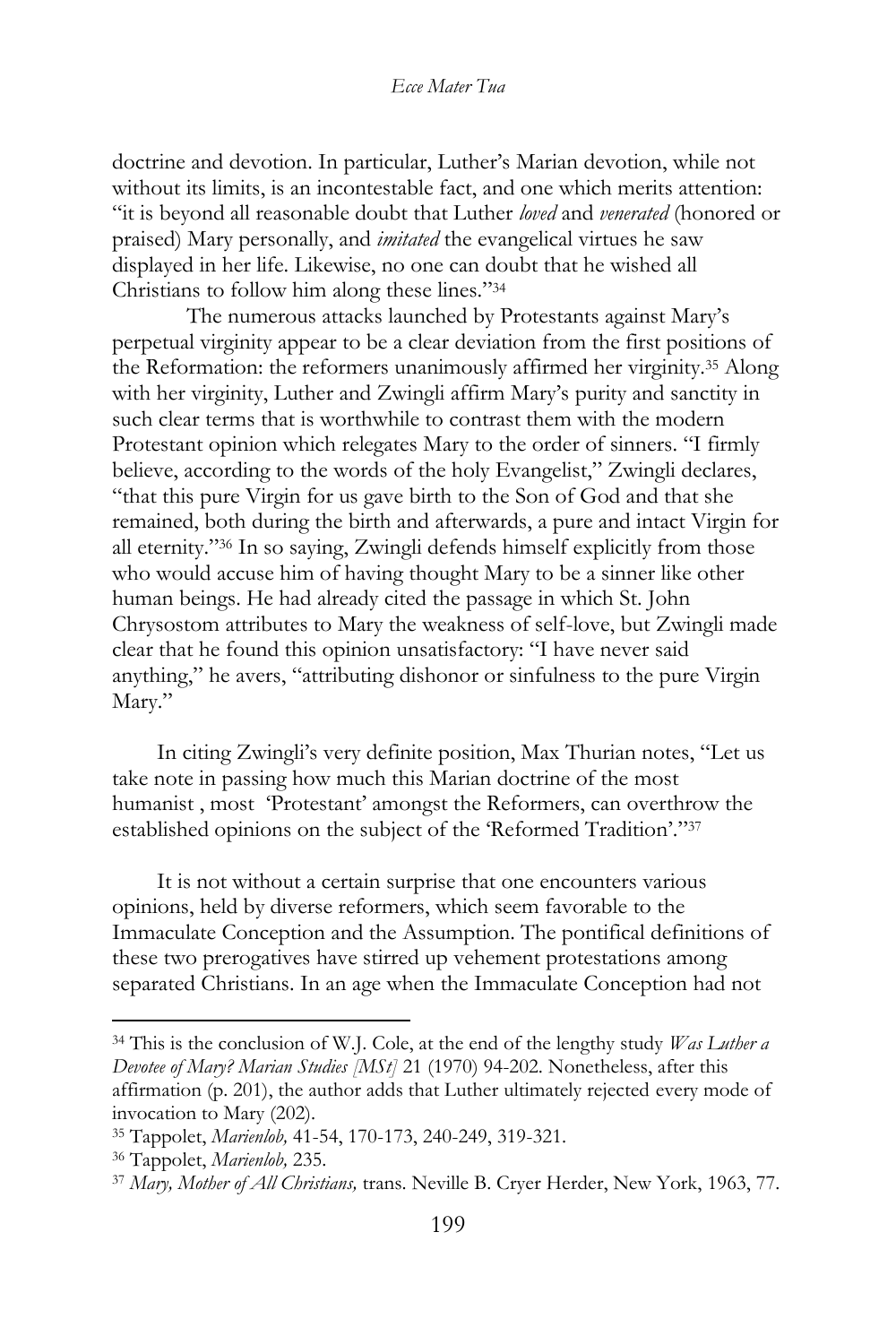yet become a dogma, and met with opposition in certain Catholic theologians, one is still startled to find Luther acknowledging Mary's exceptional privilege, justifying it with the principle that "The Virgin Mary lies between Christ and other men."<sup>38</sup> As far as the Assumption goes, Luther did not deny it; he believed that Mary was taken up into heaven, but he said nothing concerning her bodily destiny.<sup>39</sup> One finds an explicit affirmation of the bodily Assumption in Bullinger's discourses, who was Zwingli's successor in Zurich.<sup>40</sup>

The Reformers not only preserved such important elements of Marian doctrine; they also to a certain extent continued and promoted Marian devotion. Without admitting Mary's mediation or intercession, they desired devotion which consisted in praise and, above all, imitation. Mary is chiefly presented as a model of faith; the greatest praise that could be rendered to Mary is to follow her example in following Christ and God with the greatest possible fidelity.<sup>41</sup>

This is not to suggest that there is no concrete sign of devotion in the form of images. To those who wished to destroy all images, Luther responded that for his part he desired to preserve the crucifix and the image of Mary.<sup>42</sup> From sufficiently reliable testimony, we know that in the great Reformer's room a picture representing the Virgin with the Christ-child hung from the wall.<sup>43</sup>

The indisputable attestations to the Marian devotion of the reformers are of such a nature as to prompt reflection in contemporary Protestants.<sup>44</sup>

<sup>38</sup> *Werke* (ed. Weimar), 17, 2, p. 228 (Homily of 1527 for the Feast of Mary's Conception.).

<sup>39</sup> *Werke,* 52, p. 681. Cf. Tappolet, *Marienlob,* 56ff.

<sup>40</sup> *De origine erroris libri duo,* c. 16, Neustadt 1600, 79. Cf. Tappolet, *Marienlob,* 327.

<sup>41</sup> Cf. Tappolet, *Marienlob,* 58-65, 104-126, 190-202, 256-260, 328-331.

<sup>42</sup> *Werke*, 18, 70. Cf. Tappolet, *Marienlob,* 146.

<sup>43</sup> *Werke, Tischreden* 5, 623, n. 6365; 2, 207, n. 1755. Cf. Ebneter, *art. cit.,* 87, in which the author observes that if the first text might leave some doubt, the second is perfectly clear.

<sup>44</sup> At the conclusion of a presentation on the Mariology of the reformers, pastor J. Bosc writes, "The theology of the reformers plainly reveals an attention to Mary, to her role and significance, that is definitely positive, and which contrasts with the reticence or even silence with which later protestantism avoids the virgin in anti-Catholic reactionism…" He maintains that the "positive directions of this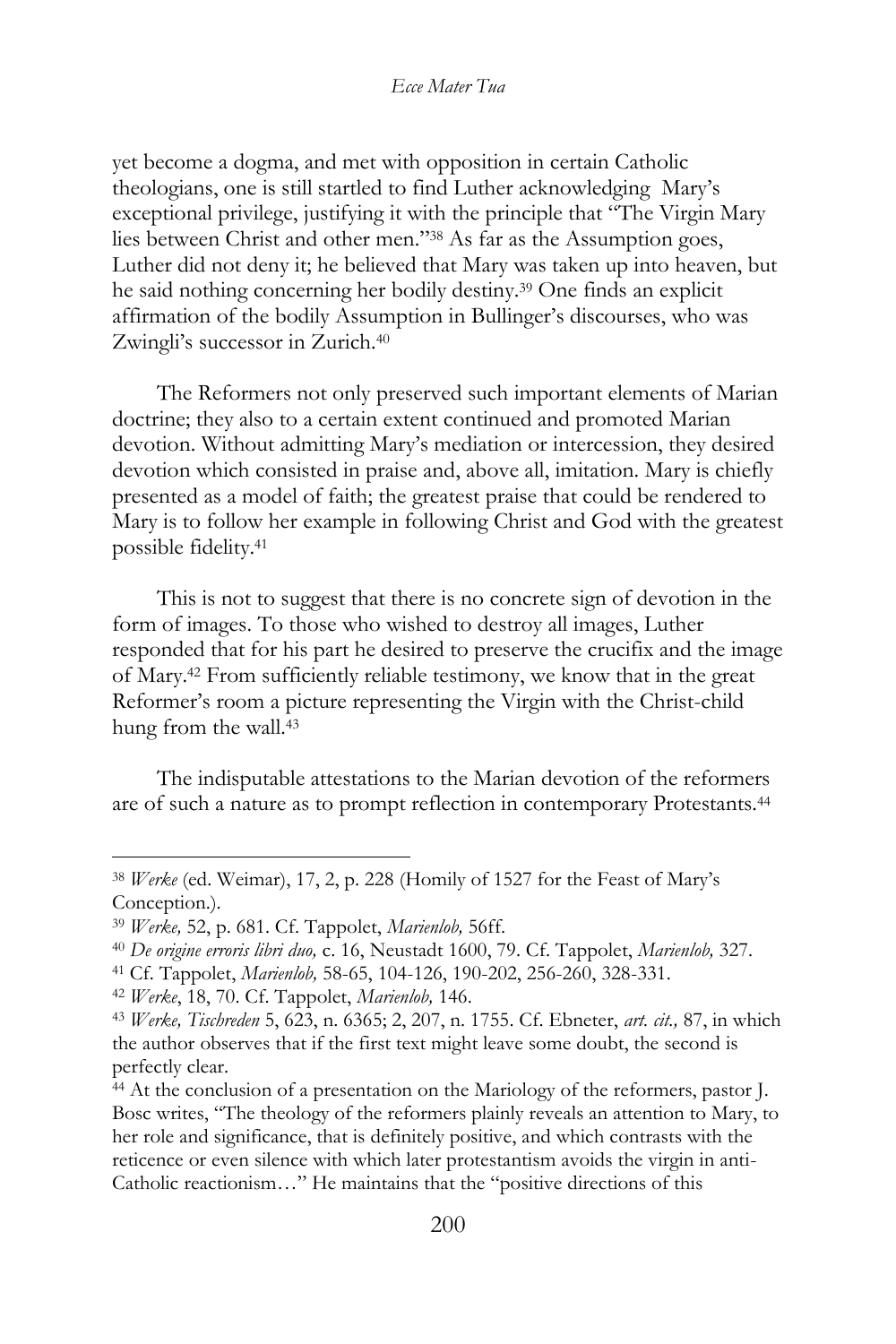In their doctrinal affirmations on the Ever-Virgin Mother of God, and in the hints they provide regarding the praise and devotion she deserves, one finds pervasive indicators of a profound personal conviction. Even Calvin, who has the reputation of being more coolly reticent than the rest on this matter, does not neglect to describe the way we should live as being "disciples of the Virgin Mary," and "holding fast to her teaching."<sup>45</sup>

### b – *Analysis of the Scriptural data*

The divergence between Protestants and Catholics with regard to Marian doctrine results in large part from a moral general divergence concerning the communication of revealed truth. Protestantism claims to find this truth uniquely in scripture, *sola Scriptura*, while Catholic theology affirms the presence of this truth in the Church's living faith, the present faith which comes from a tradition that must be taken into account, and which is based on Scripture as the privileged witness of the original tradition. In the field of Mariology the doctrinal development of the tradition has been considerable, and as a result the distance between Protestantism and Catholicism is correspondingly considerable.

How might this distance be reduced? It is not irrelevant to point out that a better awareness of the teaching of the reformers could open the path to a certain respect for the tradition, since the reformers themselves remained faithful to the tradition of the first centuries, at least in its essentials.<sup>46</sup> If in certain cases they interpreted the dogma of the divine maternity proclaimed at Ephesus as well as that of the virginity in their own way, according to the basic orientation of their own doctrine, they were still careful to preserve the heritage of the patristic tradition. In point of fact, they did not, in their opinions about Mary, base themselves only on Scripture, and their respect for the primitive tradition was such as might possibly promote the broadening of protestant views.

Mariology could and should be more realistically assessed in ecclesial life" (*La mariologie des Réformateurs, EtM* 20 (1963) 26).

<sup>45</sup> *Opera,* 46, Brunswick 1891, 122.

<sup>46</sup> "Whatever may be the position theologically that one may take to-day on the subject of Mariology," writes M. Thurian, "one is not able to call to one's aid 'reformed tradition' unless one does it with the greatest care… the Marian doctrine of the Reformers is consonant with the great tradition of the Church in all the essentials and with that of the Fathers of the first centuries in particular." (*Mary,*  77).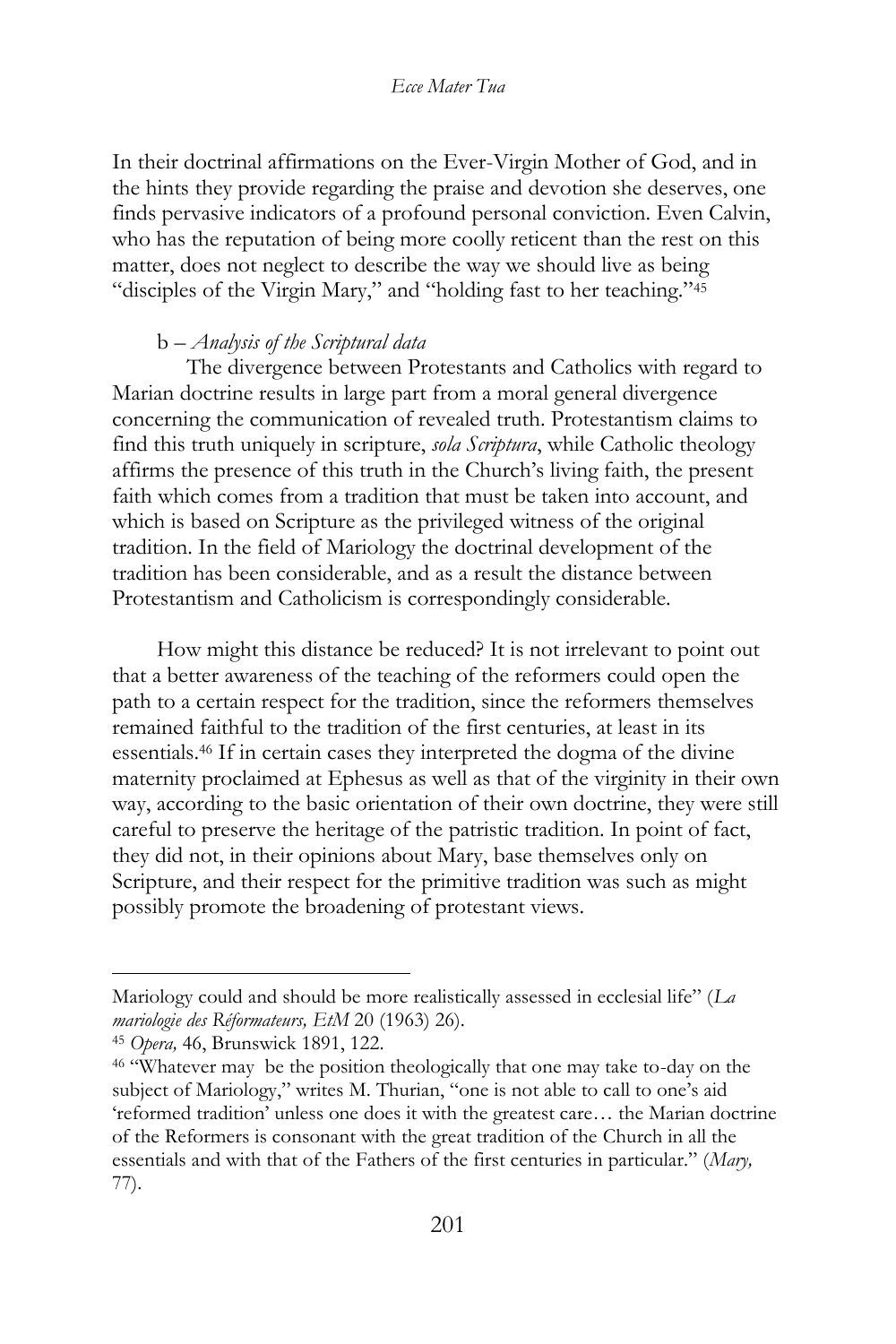But this broadening might also arise from a more profound analysis of the scriptural data. The evangelists have only reported a few of the episodes of Mary's life. But these episodes furnish us with a vaster doctrinal richness than might appear at first sight, if only it is closely examined and placed within the context the Old Testament preparation. Once this attitude, which is foundational for the reception of the scriptural data, is in place, then the exploration of those biblical passages having to do with Mary proves very fruitful.

One might cite, for instance, J. G. Machen, who has made a concise analysis of the gospel testimony concerning the virginal motherhood. He is well aware of the animating principle at work in his research, which is to say that he admits the infallible authority of Scripture. If one rejects the virginal birth of Jesus, which is so clearly attested to in the gospels of Matthew and Luke, then, he declares, "let us cease talking about the 'authority of the Bible' or the 'infallibility of Scripture' or the like."<sup>47</sup> This principled stance propels one further to a more rigorous examination of the evangelical accounts, to their form, their content, and their credibility. With this examination the author shows how the scriptural testimony can be explained only if there was in fact a virgin birth. He also shows the congruence of this fact with the whole of the gospel message, with the supernatural that is made manifest in Jesus, and with the personality of the Son of God.

In order to clarify the gospel texts, A. G. Hebert appeals to the Old Testament.<sup>48</sup> Following in the footsteps of the Swedish theologian, Sahlin, he expounds the way in which a sound exegesis of Luke's Gospel demands that one see in Mary, who receives the angel's message and then sings the Magnificat, the completion of what was said about the Daughter of Zion. The identification of Mary with the Daughter of Zion indicates the extent to which Marian devotion falls directly within the biblical tradition. This devotion is often accused of making Mary a goddess through the influence of the pagan cults; but as Hebert observes, those who make this objection are often unaware that it is the biblical account which presents Mary according to the outlines of the Daughter of Zion.<sup>49</sup>

<sup>47</sup> J.G. Machen, *The Virgin Birth of Christ,* New York, 1932, 386.

<sup>48</sup> *The Virgin Mary as the Daughter of Zion, Theology* 53 (1950) 403-410. <sup>49</sup> *Ibid.,* 410.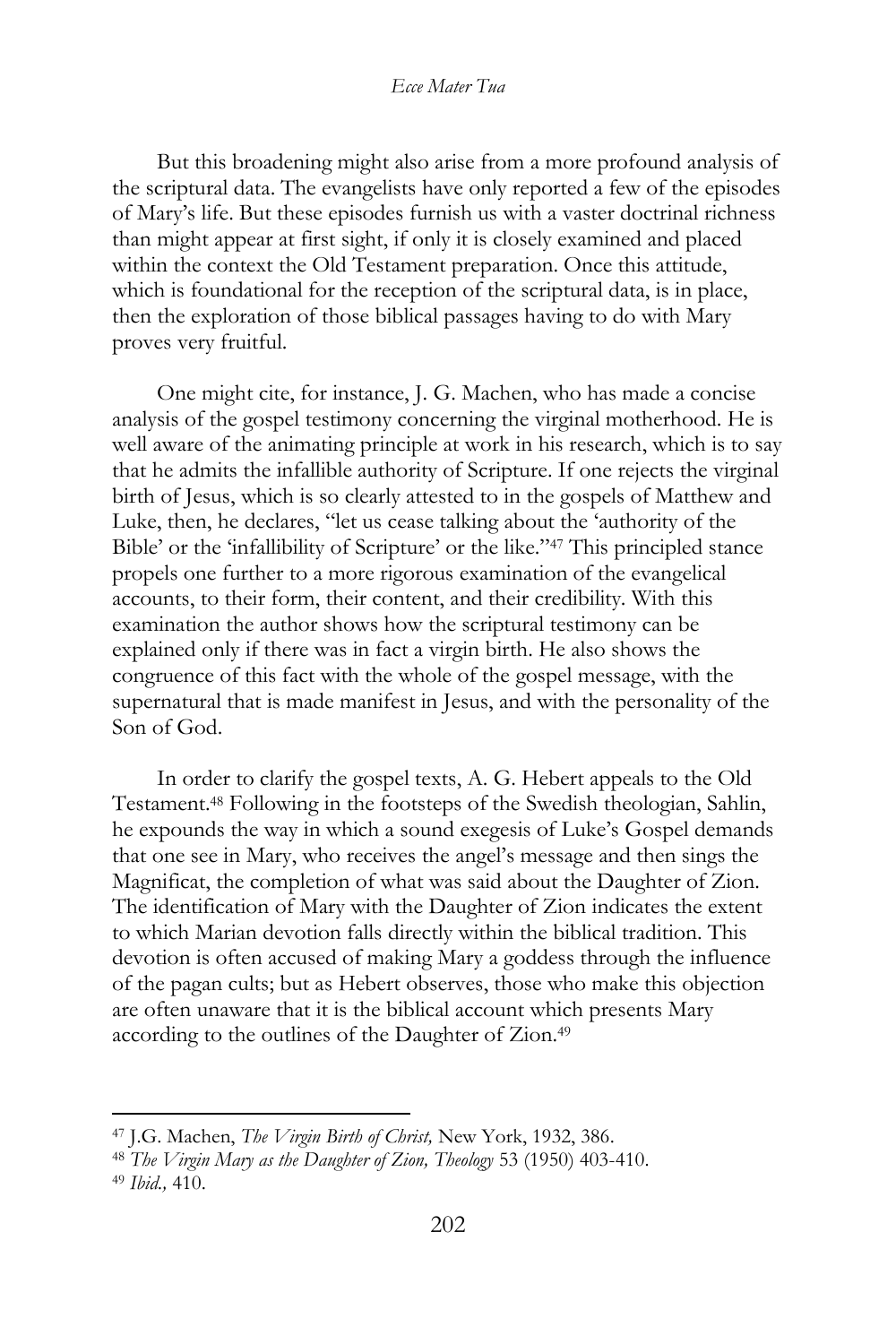And the biblical portrait of Mary is more complete than this, as Max Thurian lays out in his work, *Mary, Mother of the Lord, Figure of the Church.*  This work lays out the essential trajectory for a Mariology founded on scripture. Earlier, the author had expressed an unfavorable opinion towards the Immaculate Conception,<sup>50</sup> and was particularly animated in his reaction against the proclamation of the dogma of the Assumption.<sup>51</sup> Here, without disavowing those positions adopted earlier, he prescinds from them deliberately in order to accept, with maximal liberty and maximal serenity, the Bible's message regarding Mary. The extent of his open-mindedness may be seen especially in his concern to receive the contribution from the work of Catholic exegetes, insofar as they seem to be responding to the text's real significance. There is in all this an ecumenical mindset, but it is one which accords with the desire to discover, as completely as possible, the revealed truth of scripture. The emphasis is placed on those positive elements which flow from the study of scripture, without worrying about which dogmatic expansion they might imply, or towards which they might incline. This mentality is at the opposite end of the spectrum from any polemic against Catholic Marian devotion.

We should add that exegetical study worthy of the name normally demands some doctrinal reflection. This reflection is elaborated in a twofold direction: that of the mystery of the Incarnation and that of the relations between Mary and the church.

If we begin from the perspective of the mystery of the Incarnation, the gospel, for all practical purposes, poses the question about Mary's role in the economy of salvation. Therefore, it is due to the requirements of the Incarnation that Karl Barth reacted against the strong tendency among a certain number of protestants to deny the virgin motherhood.<sup>52</sup> While an anti-Marian polemic derives from positing a one-sided competition between Jesus and Mary, a consideration of the mystery of the Incarnation forces one to adopt the alternative perspective of seeing a solidarity between Jesus and Mary and an integration of the Virgin within the mystery of the Word made flesh.

<sup>50</sup> "Mariology," in *Ways of Worship,* London 1951, 301-311.

<sup>51</sup> *Le dogme de l'Assomption, Verbum Caro* 5 (1951) 2-41.

<sup>52</sup> *Dogmatique,* vol. I, *La doctrine de la Parole de Dieu. Prolégomenènes à la Dogmatique,* II, 1 (tr. F. Ryser, Geneva 1954), 172ff.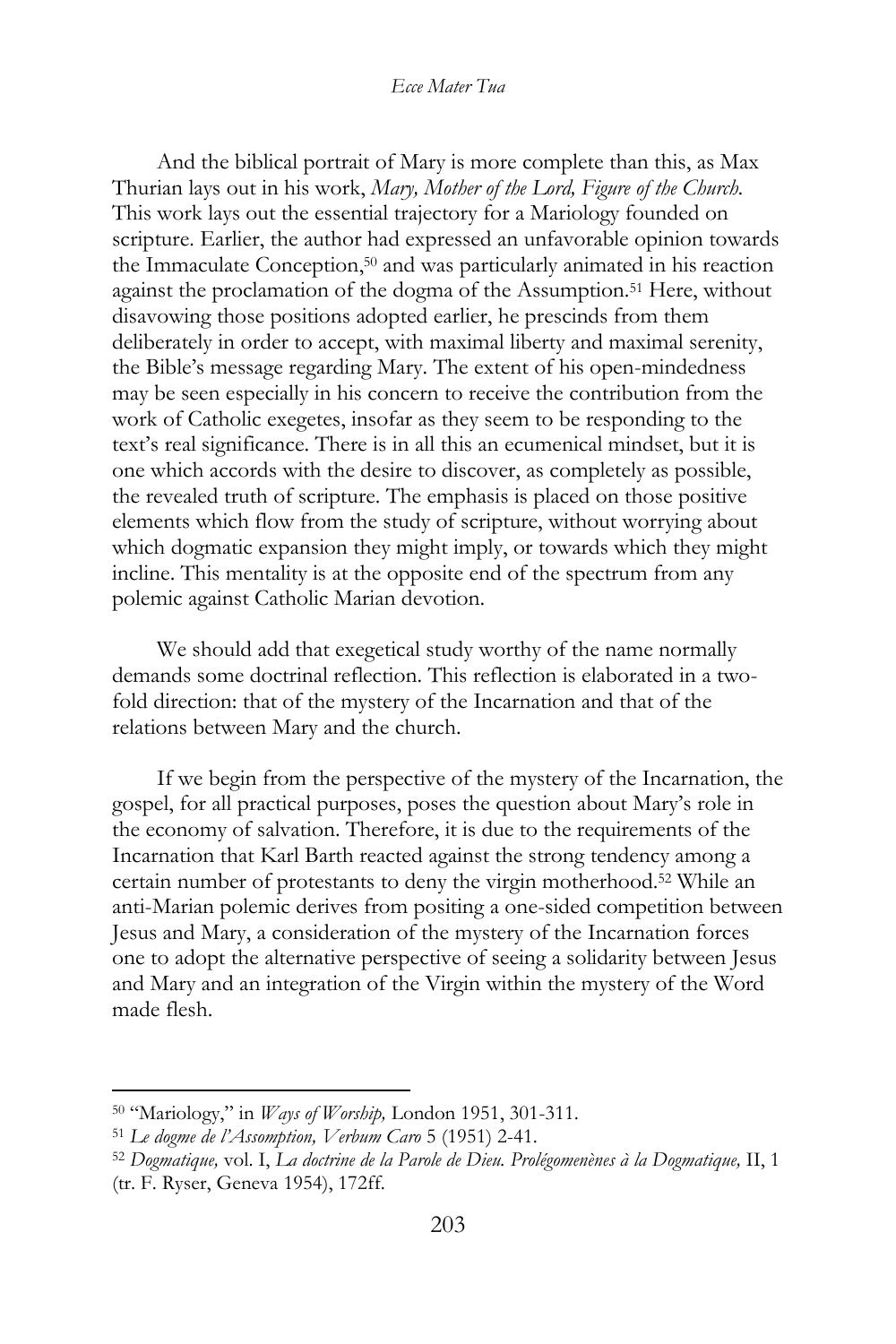We have already mentioned that another principle, that of the relationship between Mary and the church, results from the scriptural data and have contributed to the clarification of the meaning of Marian doctrine and devotion.

# 3. *Doctrinal opinions favorable to Mariology*

## a – *The divine maternity*

Many Protestants have abandoned belief in Mary's divine maternity. We may cite a revelatory statistic regarding this belief in the United States. In response to the question, "Do you believe that Mary is the Mother of God?" presented to Protestant ministers of various denominations, only twenty-two out of one hundred respondents answered in the affirmative.<sup>53</sup> The reason for this denial is sometimes ascribed to Nestorianism, which refuses to admit that Jesus Christ is God.<sup>54</sup>

One should therefore have the greater appreciation for Karl Barth's reaction in showing the legitimacy of the title "Mother of God" as attributed to Mary over the course of a long tradition by Lutheran and reformed orthodoxy. "It matters – and this is a kind of indication that people know how to rightly interpret the Incarnation—that the Christian or the evangelical theologian unreservedly recognize that the title Mother of God as applied to Mary is perfectly justified within Christology, despite those abuses present in roman catholic Mariology."<sup>55</sup>

By 'abuses' Barth means everything in Catholic doctrine that attributes to Mary "even a merely relative independence or eminence which could serve as a basis for Marian dogma."<sup>56</sup> He rejects such dogma insofar as it implies a recognition of Mary's cooperation at the level of salvation.

<sup>53</sup> K.F. Dougherty, *Contemporary American Protestant Attitudes Towards the Divine Maternity,* in *MSt* 6 (1955) 143. The results of the survey with regard to the Lutheran participants (five out of twenty-one of whom responded in the affirmative) were contested by the publication of the Lutheran Church, *The American Lutheran,* 38 (1955) 6, which claimed that all Lutherans believe that Mary is the Mother of God. Indeed, all of them should believe it as a matter of Lutheran orthodoxy, as the survey demonstrated (cf. S.J. Bonano, *Mary and United States Protestantism,* in *EMar* 6 (1956) 401ff).

<sup>54</sup> Cf. For example R. Niebuhr's position in *The Nature and Destiny of Man,* New York 1947, 70 (cf. Bonano, *Mary,* 374).

<sup>55</sup> *Dogmatique,* 127.

<sup>56</sup> *Dogmatique,* 128.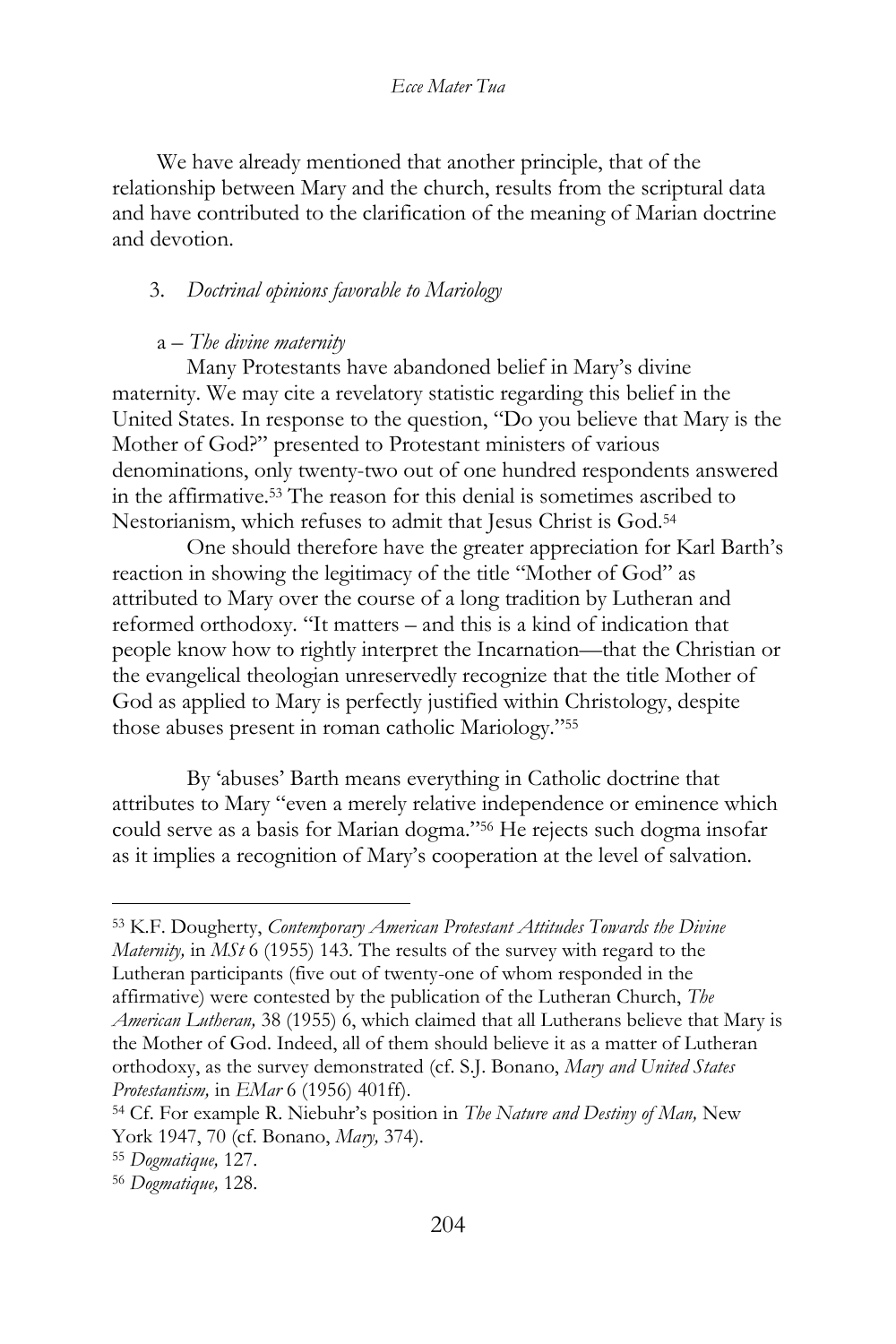"The creature who is graced in virtue of its own consent: such is the real theme of Mariology." It is not therefore simply Mary as an individual who is involved, but the more general principle of the creature's collaboration in salvation. According to Catholic theology, Mary is actively engaged in the divine plan as she gives her consent to the Incarnation in the name of humanity; this consent opens her fully to grace and renders her capable of positively assuming her task as Mother of God. She prefigures the church, which must also cooperate with Christ. Barth laments this fundamental principle: when he criticizes Marian dogma, he wants to reject "the idea according to which the human creature collaborates (*ministerialiter*) in its own salvation, on the basis of prevenient grace."<sup>57</sup> He maintains that such cooperation betrays Christ's sovereignty; certainly, Christ acts with and through his Church, "but nonetheless still in such a way that at every stage He is and remains Lord… and so no reciprocity, no exchange, no transmission of power may be countenanced, even with the most careful qualifiers."<sup>58</sup>

On the one hand, Barth must be given credit for defending the title of "Mother of God," as linked to the mystery of the Incarnation. On the other hand, his dogmatic vision of grace and the church makes him deny Mary any true and active collaboration in salvation, and so tends to empty the divine maternity of any content. Nor is "Mother of God" the only thing at risk of being devalued; the mystery of the Incarnation itself is at stake, since this mystery makes sense only within the context of human nature's cooperation with God. Elsewhere, Barth himself became aware of deficiency in his presentation of the mystery of the Incarnation, and attempted to modify it by placing more attention on the importance and the role of Jesus' human nature, stating in particular that "as true man" Jesus Christ is "God's faithful partner."<sup>59</sup>

The principle of a real human collaboration entailed by the Incarnation could be applied to Mary as an integral part of that mystery, but the reformed theologian did not reach this point; his doctrine of the absolute sovereignty of grace appears to cut him off from following that path.

<sup>57</sup> *Dogmatique*, 133.

<sup>58</sup> *Dogmatique,* ibid.

<sup>59</sup> *L'humanité de Dieu,* Geneva 1956, 21.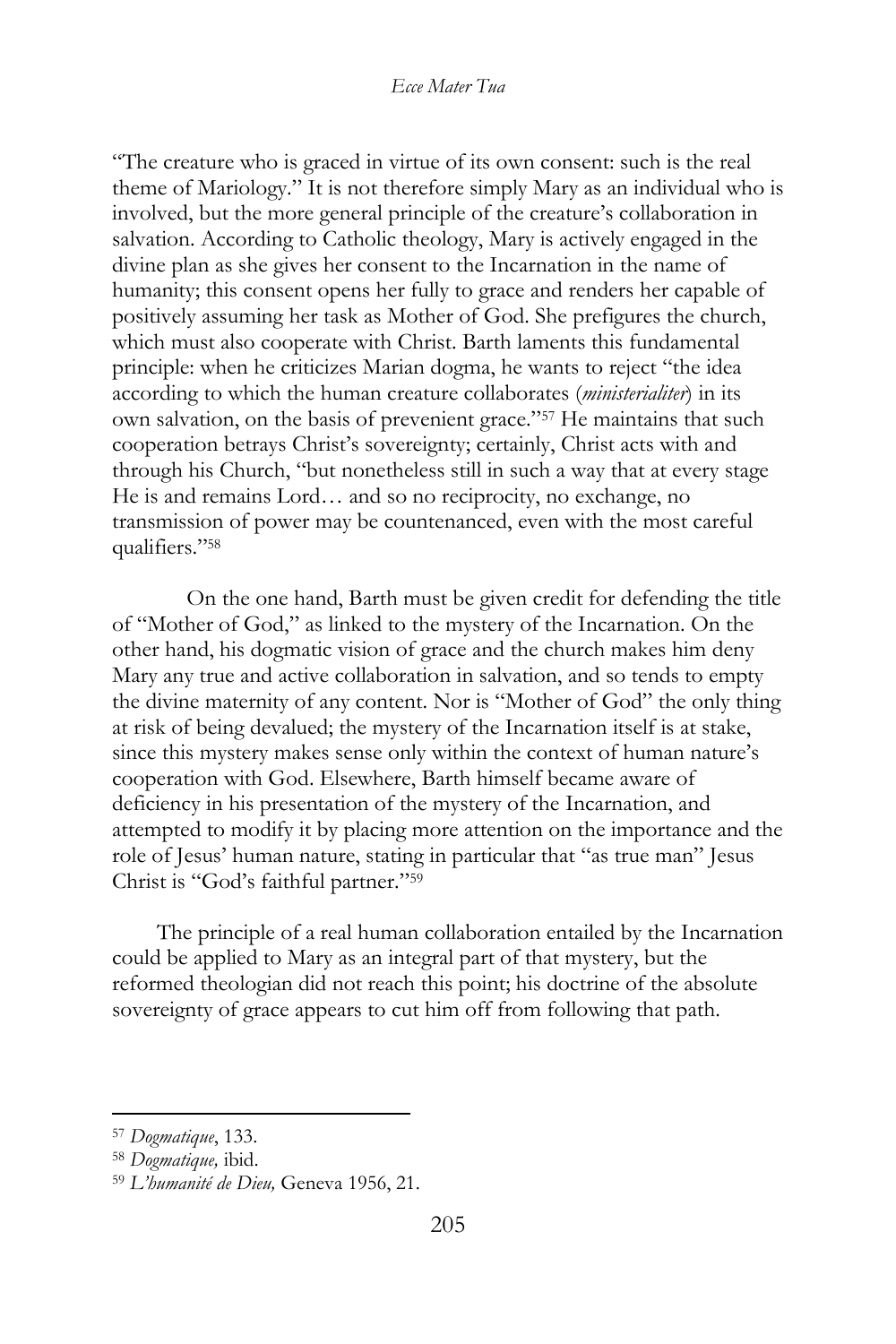The German protestant Hans Asmussen has responded to the fundamental objection as laid down by Barth, saying "In our Church one may speak freely of the sole efficacy of grace, and one is right to do so." Nonetheless, it must not be forgotten that "grace works only in those human beings who cooperate. And Mary is the clear sign within human history that only grace is at work, but indeed precisely in those members of humanity who cooperate."<sup>60</sup>

The whole of the mystery of human history, from Adam to Christ, implies a community of God with men, a community in which men open themselves to grace and do that which God does, in such manner that what grace does within them and what they themselves do cannot be separated. This mystery of cooperation appears clearly in the Incarnation. The child in the crèche at Bethlehem is the work of God, of the Holy Spirit who was at work in Mary's womb; but, Asmussen adds forcefully, this baby is also Mary's work, and bears the traces of likeness to his Mother. But behind Mary stands the entirety of humanity which provided this likeness; there culminates in Mary the cooperation of all those generations of humanity from Adam to the Incarnation.<sup>61</sup>

This is the sense in which Asmussen declares, "One has no Christ without Mary."<sup>62</sup> What is essential about the Savior is that he is ours; if he were not truly ours, he could do nothing for us. And he unites himself to humanity through Mary.

Mary's contribution is therefore an essential element of the Incarnation; it represents the contribution of all humanity to that mystery. Asmussen maintains that if Protestants are willing to grant so little to Mary's role, it is because they think of her too exclusively as an individual and not as the link between Jesus Christ and humanity. If one has to do with Christ, one has to do with us, and it must be a real man that offered the redemptive sacrifice so that we offered it in him. If it was simply God who carried out the sacrifice, it would not have benefitted mankind.

<sup>60</sup> *Maria die Mutter Gottes,* Stuttgart 1951 (2nd ed.), 15. A third edition was published in 1960. A good presentation of Asmussen's Mariology was made by C.S.

Napiórkowski: *Le Christ avec Marie ou le Christ sans la Vierge? Le Pasteur Asmussen et la Sainte Vierge, Mar* 38 (1976) 97-114. Asmussen was born in 1898 and died in 1968, and was an observer at Vatican II.

<sup>61</sup> *Maria,* 16.

<sup>62</sup> *Maria,* 13.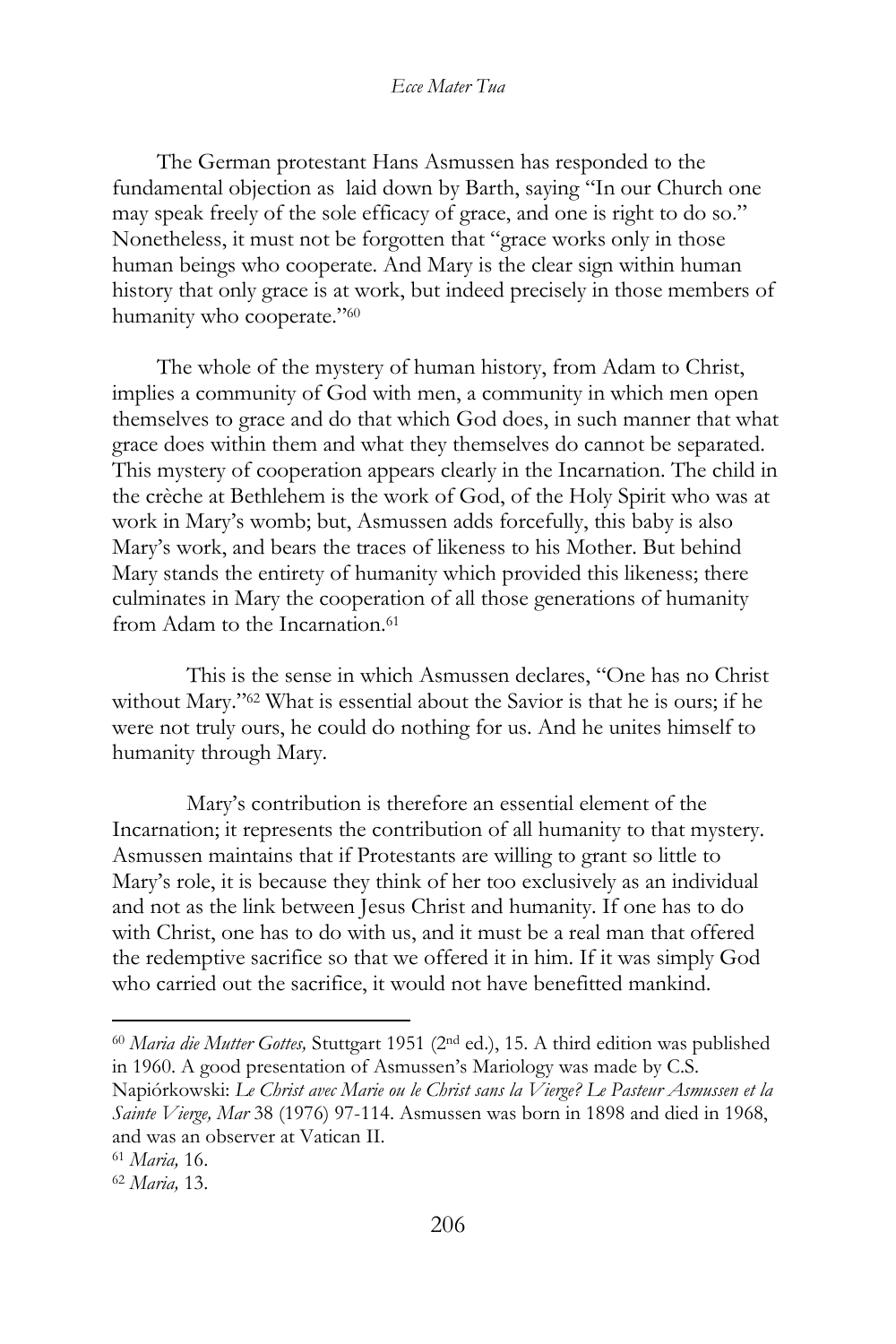Humanity can see itself in Christ thanks to Mary; thanks to her, it is the "Son of Man" who has saved us.<sup>63</sup>

Thus Mary's consent at the Annunciation must be regarded as a decision that enlists the whole human race. "Only if humanity enters into Mary's decision can this decision be their salvation."<sup>64</sup> The decision taken by the Virgin in the name of humanity manifests the positive, principal role she enacts in the Incarnation.

In his book on Mary, Thurian likewise underscores these requirements of the Incarnation. When speaking of Calvin's reticence with respect to the title "Mother of God,"<sup>65</sup> he attributes it to a certain Nestorianism. He notes that many Protestants are disposed to this current of thought; they prefer to speak of a manifestation of God in Jesus, rather than affirm that Christ is God. Thurian himself is of the opinion that there ought to be a rehabilitation of Nestorius.<sup>66</sup> But in point of fact he distances himself quite clearly from Nestorian views insofar as he detects, for the most part, all that is implied by the Incarnation, and he states himself to be firmly in favor of the title "Mother of God": "If God has truly taken flesh in the Virgin Mary, and if the two natures of Christ are really united in one person, Mary cannot be only the mother of the humanity of Christ as if that could be separated from his divinity. She is the mother of one single

<sup>63</sup> *Maria,* 14.

<sup>64</sup> *Maria,* 18.

<sup>65</sup> Calvin admitted the Council of Ephesus' definition, but habitually abstained from making use of the title "Mother of God," and tended to disregard the particular importance of Jesus' humanity, and, in consequence, of the divine maternity (Cf. B.Dupuy, *La mariologie de Calvin,* in *Istina* 5 (1958) 486-490). J. Bosc cites a text from the *Institutes* in which Calvin calls Mary "Mother of Our Lord," but also cites a passage from a letter to the community in London where he says, "To be fraternally candid with you, I must not hide that it is terrible that this title be ordinarily attributed to the virgin in homilies, and, for my part, I know not how such language can be either good, or decent, or fitting… To say Mother of God about the Virgin Mary can accomplish nothing except to solidify the ignorant in their superstitions." Bosc does not consider this to be a case of nestorianism, since Calvin explicitly rejects Nestorius' heresy, but thinks instead that the title "Mother of God" is avoided due to pastoral concerns. (*La mariologie,* 19-20). <sup>66</sup> *Le dogme de l'Assomption,* 33.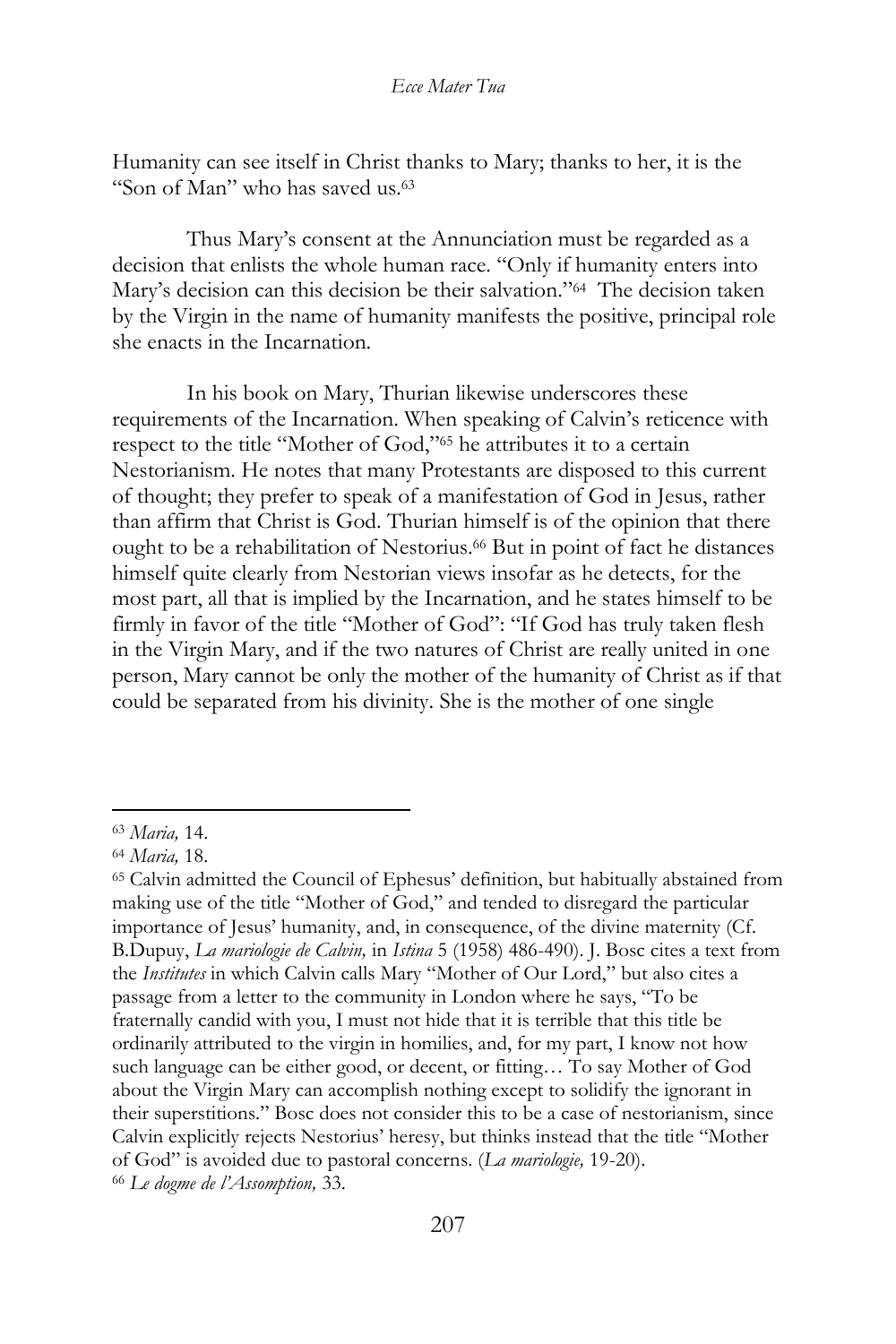person, the Mother of God made man, of the Only Christ, true God and true man."<sup>67</sup>

Furthermore, if the Incarnation requires that Christ be God and Mary be the mother of God, this also demands that he be truly man; the reality of his humanity means that Mary is "a truly human mother and not only an instrument to permit God's appearing on earth."<sup>68</sup> Here Thurian is distancing himself from Barth: Mary is not simply an instrument for God's sovereign agency: her motherhood carries with it "a relationship of mother to son in the full sense, physical, psychological and spiritual."<sup>69</sup>

Therefore, Mary made her personal contribution to the birth and development of Jesus. This contribution is revealed in her role as educator: "if Christ truly became man like ourselves He was a child and thus had to be brought up and educated like us."<sup>70</sup> Mary carried out her mission as educator in faith. Jesus' submission to his parents attests to this surprising aspect of the mystery, and guarantees "the Incarnation of the Son of God, the reality of his humanity."<sup>71</sup>

Asmussen insists on Mary's physical cooperation in the formation of the child, and on her decision at the Annunciation in the name of the human race; Thurian places his emphasis on her moral cooperation in Jesus' development, in "the human conditions in the domestic, social and religious sense of the life of Christ," which is an essential element in the Incarnation.<sup>72</sup> With a Protestant meditation on the mystery of Mary, one can also highlight the personal responsibility Mary assumed with her consent, which is an "essential element," in the plan of salvation.<sup>73</sup> These are the various aspects of a collaboration which is not added to, but rather integrated within, the mystery of the Incarnation.

<sup>67</sup> *Mary,* 78-79. Thurian cites the reformed pastor Charles Drelincourt (1595-1669) who in his treatise *De l'honneur qui doit être rendu à la Sainte et bienheureuse vierge Marie,*  accepts, much more positively than Calvin, the title Mother of God.

<sup>68</sup> *Mary,* 79.

<sup>69</sup> *Mary,* 79.

<sup>70</sup> *Mary,* 81.

<sup>71</sup> *Mary,* 83.

<sup>72</sup> *Mary, Mother of the Lord,* 80.

<sup>73</sup> Ibid., 81.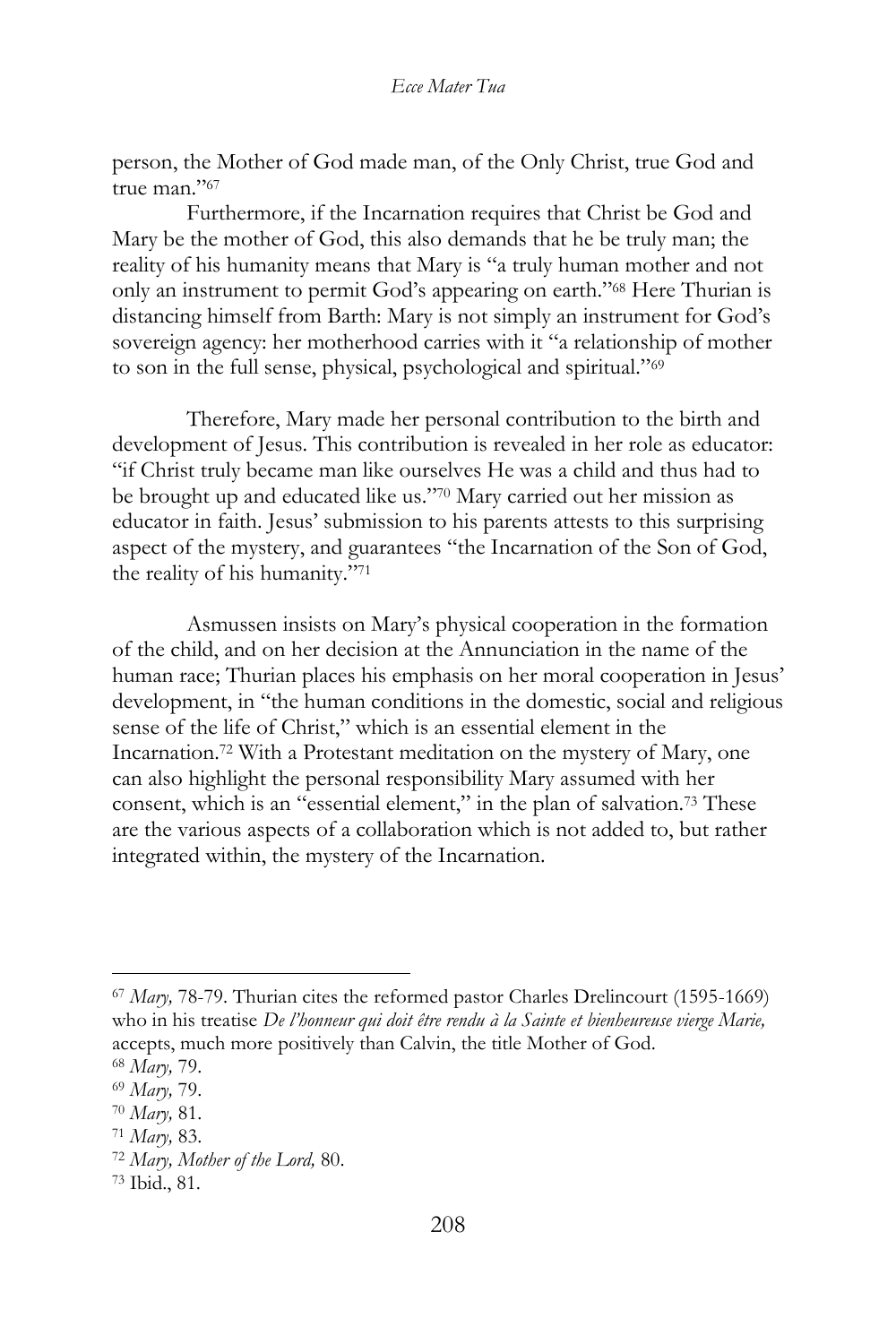This is the reason why, in reference to the sparse attention given Mary in Protestantism, pastor A. Brémond confesses "Our protestant Christianity is at times too disincarnated."<sup>74</sup>

# b –*Virginity*

Barth's stance on Mary's virginity, like his stance on Mary's maternity, is such as to attract attention. While the prevailing tendency within Protestantism is to deny the virgin birth of Jesus, Barth has revived the affirmation of the Credo: *natus ex Maria Virgine,* a formula which he maintains "absolutely unequivocally."<sup>75</sup>

This fact entails a miracle, a sign immediately effected by God that illuminates our sense of the Incarnation. While highlighting the importance of this sign, the reformed theologian nevertheless will not grant Mary's virginity, any more than her maternity, a status that rises above the purely negative in terms of human collaboration. In this virginity he sees a sign of the exclusion of the sexual, sinful life from the origins of Jesus Christ's human existence.<sup>76</sup> And, even more profoundly, he sees this sign to be a judgment on man and on the incapacity of human nature to raise itself to the level of "fellowship with God."<sup>77</sup> Mary's virginity indicates that the event is brought about by God, and that the creature must merely submit to Him and receive Him. The virginity implies a negation "of the possibilities and of the aptitude of man to know and attain to God. However," adds Barth, "If man is able to be endowed with God – as is evident in Mary – that means, strictly and exclusively, that he receives God, that he is entrusted with Him."<sup>78</sup> Mary's virginity therefore signifies the passivity of the creature, who allows God to act within her.

Thurian too highlights the sovereignty of the divine decision expressed in Mary's virginity. He considers this virginity to be a consecration, a setting apart in which the predestination of Mary's virginity is implied. In explaining this virginal consecration, he states, "Mary is alone with God in order to receive Him, that the fullness of the Lord may dwell in her and nothing other might be able to fill her. It is essential that this

<sup>74</sup> C. Booth, *Marie la mère de Notre Seigneur,* in *Dialogue sur la Vierge,* Lyons 1950, 65.

<sup>75</sup> *Dogmatique,* 172.

<sup>76</sup> *Dogmatique,* 178.

<sup>77</sup> *Dogmatique,* 174.

<sup>78</sup> *Dogmatique,* 176.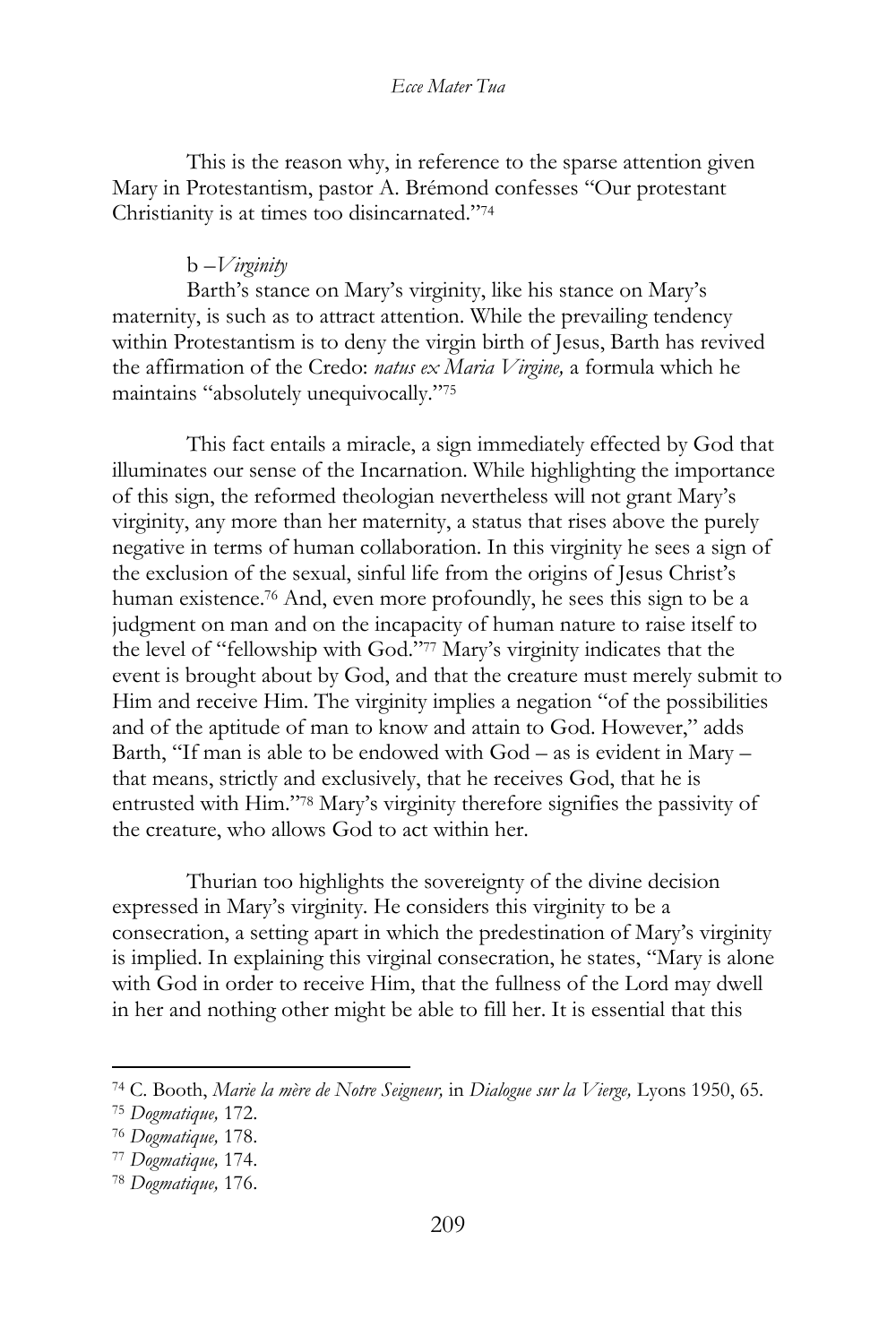fullness should be received without any other human help, and in the poverty of the Virgin of Israel…"

As a sign of consecration, this virginity is consequently and at the same time a "sign of solitary powerlessness, which gives glory to the fullness and the power of God."<sup>79</sup>

Nevertheless, in contrast to Barth, Thurian does not relegate to Mary's virginity a merely negative role; while it expresses humanity's incapacity, this virginity is not totally passive. It is a "sign of poverty," but of a poverty which is actively consented to, a poverty brought about by humility, one of attentiveness to God, total fidelity, service to the Creator.<sup>80</sup> It therefore presupposes a positive attitude, one deliberately willed and deliberately sustained. This is an attitude of openness to contemplation and love, since the virginity is "a state in which the creature may lovingly contemplate his Creator." "Because Mary in view of the Messiah's birth, does not know any other love than that of God, and her unique communion with Him, she is entirely turned toward Him and waiting readily for His response."<sup>81</sup> She has had a contemplative life, of which we discover definite indications in the Gospel.

One should also add that this virginal attitude entails an *aspect of novelty*, in which a new human liberty, transformed by grace and the new order of things, is affirmed. Thurian observes that "The fact of free renunciation of marriage points out that from the coming of Christ the creative order is not necessarily unavoidable; the law of creation can be broken by the new order of the kingdom."<sup>82</sup> Mary's virginity is the fullness of love, the sign of the resurrection and of the future world. It is thus that the Virgin Mary introduces into the world, "the novelty of the Kingdom of God which makes its appearance with Christ."<sup>83</sup>

The three aspects of Mary's virginity which Thurian elucidates, he then goes on to apply to celibate monasticism: "a sign of consecrated obedience, contemplative poverty, and eschatological newness."<sup>84</sup> One might well

<sup>79</sup> *Mary,* 31.

<sup>80</sup> *Mary,* 31ff.

<sup>81</sup> *Mary,* 33.

<sup>82</sup> *Mary,* 33-34.

<sup>83</sup> *Mary,* 35.

<sup>84</sup> Ibid.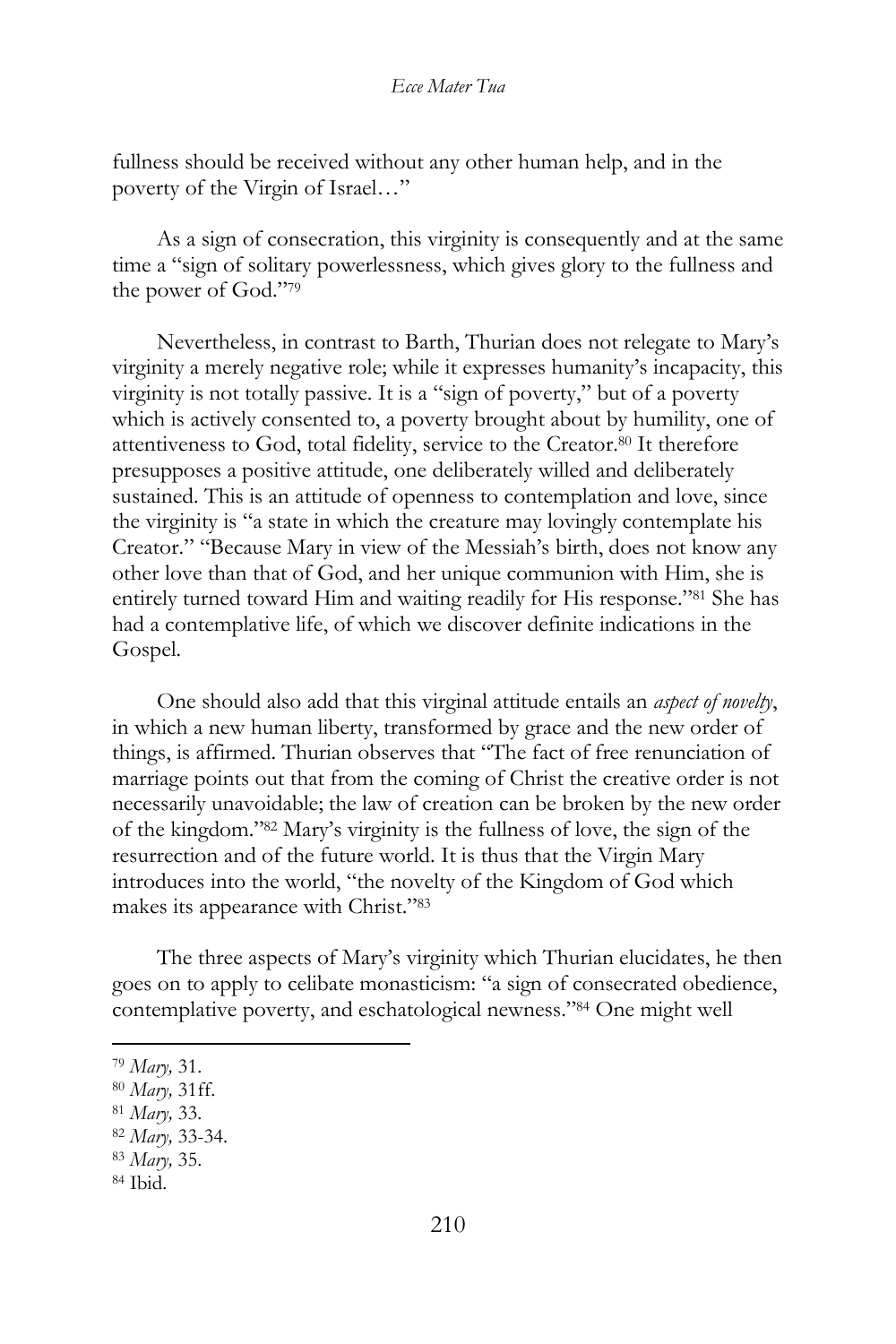imagine that the author, through his own experience of monastic life, would be better able to grasp the meaning of Mary's virginity, just as at one time the institution of consecrated virginity was an illumination for the Church with respect to the reality and the value of the Virgin of virgins' first virginal consecration, which is the model for all others.<sup>85</sup> The monk's commitment to chastity is by its nature such as to enable the profound recognition of that first commitment by the Virgin.

Based on the fact that he understands virginal consecration from the inside, Thurian is led to acknowledge Mary's perpetual virginity. The New Testament texts do not of themselves suffice for making an absolute affirmation of virginity after Jesus' birth, but the doctrine of the perpetual virginity results from three characteristics of virginity itself: a sign of consecration to the Lord, of contemplative poverty, and of the eschatological newness of the Kingdom. This consecration is total only to the extent that it is definitive; her poverty is what enables Mary to have received everything by receiving Christ; she cannot be any more completely filled, and must contemplate only that which she possesses; the newness of the Kingdom has as its sign a perpetual celibacy (Matthew 19:12). Thus the belief in Mary, ever-virgin, which is found in the Church's tradition and in the thinking of the Reformers, assumes a solid coherence.

In her virginity Mary is a sign of the church. Asmussen presented Jesus' virginal birth as the initiation of the new birth of the Christian;<sup>86</sup> Thurian does more to highlight the nature of the personal commitment of virginity, with its ecclesial implications. "Mary is in her virginity the sign of the creature who is set apart and dedicated by the Lord, is filled with all the fullness of God, and has nothing more to await than the final completion when the Kingdom of God should be revealed, of which she already, in a hidden and anticipatory way, sees the fulfilment. She is the sign of the Holy Church which only awaits and looks for the return of Jesus Christ."<sup>87</sup>

c – *Holiness*

With respect to Mary's holiness it is interesting to compare the two successive stages in Thurian's thought. When reporting the teaching of reformed theology, Thurian explained why it rejected the idea of Mary's

<sup>85</sup> *Mary,* 36-37.

<sup>86</sup> *Maria die Mutter Gottes,* 17-21.

<sup>87</sup> *Mary,* 40.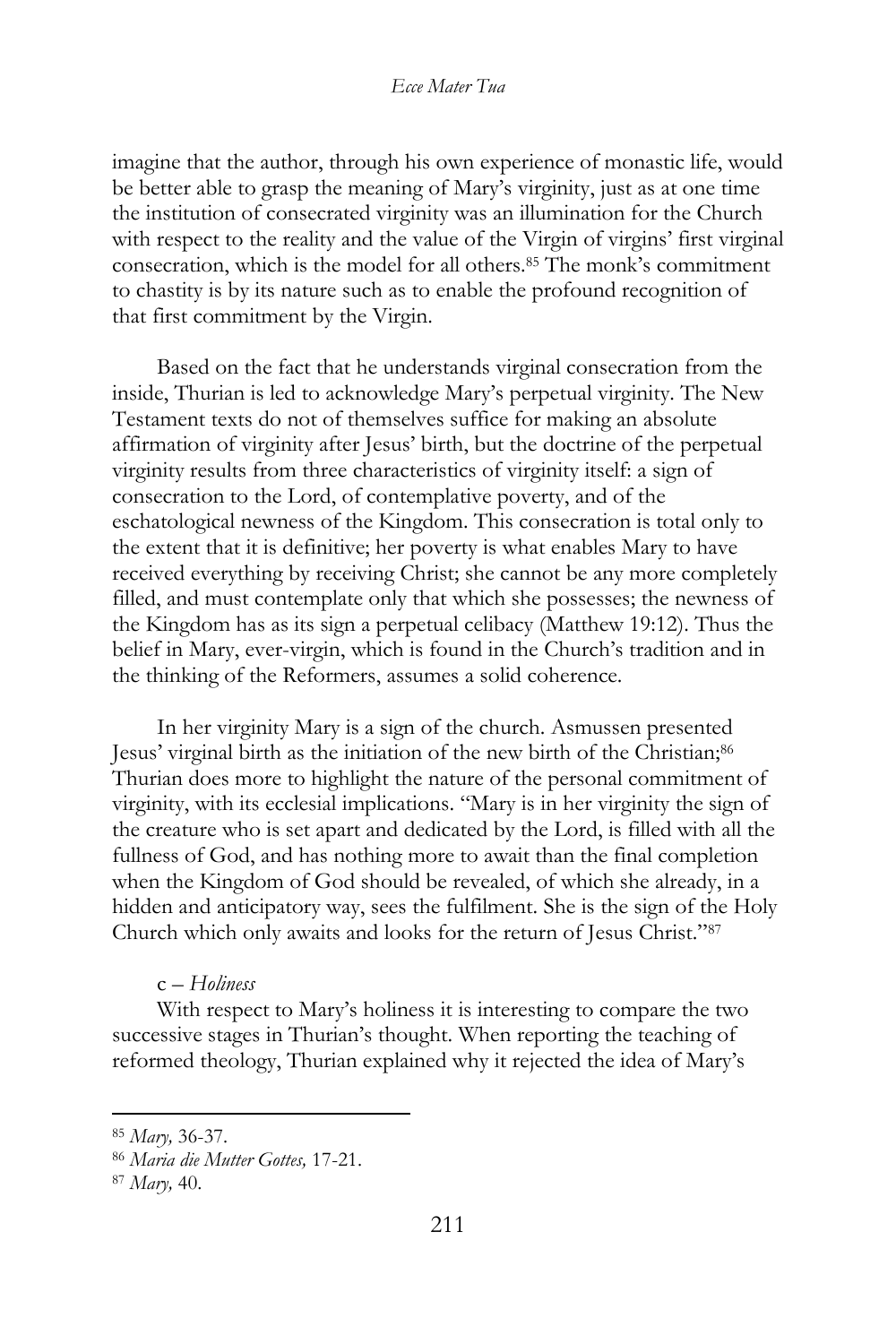perfect sanctity, and especially any privilege of an immaculate conception. He contrasted the Catholic notion of grace, according to which man is physically transformed by the Holy Spirit and physically placed in communion with Christ with the Protestant notion that defines grace instead as a habitation of the Holy Spirit in a nature which remains sinful, and which while serving as an instrument of God in His work of sanctification, remains attracted to rebellion. The Immaculate Conception, as understood by Catholicism, is Mary's predestination understood as a physical preparation for the divine maternity. Protestantism, on the contrary, does not understand this predestination in terms of sanctification, but as God's sovereign decision which leads a sinful, pardoned soul towards the goal chosen by Him. It is God's glory that is made manifest in beings who can lay claim to no dignity of their own: such is Mary, "the humble and sinful handmaiden who has found favor before God." Though a unique personality in history, she "remains a wretched sinner who needs her Son's forgiveness."<sup>88</sup>

With this divergence arising from his doctrine on grace, Thurian notes that there is an opposition to any exaltation of Mary, which might seem to make of her a divine personage. Reformed theology accuses Catholicism of separating Mary from the church, from the society of sinful human beings like us: the virginity and the Immaculate Conception and the assumption widen the gap between the situation ascribed to Mary and the conditions of life within the Church.<sup>89</sup>

But in his work on Mary Thurian reconsiders the problem from a new angle: Scripture. He analyzes the title given to Mary by the angel – "full of grace" – and discerns therein a predestination to the messianic maternity which prepared Mary for her mission and which affected her life by the infusion of sanctity.<sup>90</sup> With this move he overcomes the antagonism assumed by Protestantism between a predestination which is the sovereign act of God and an interior, "physical" preparation of human nature; in effect scripture indicates that the divine predestination is made concrete in an intimate sanctification.

<sup>88</sup> *Mariology,* 310-312, cf. 301, with regard to the purification: "She is a sinner like others."

<sup>89</sup> *Mariology,* 312-313.

<sup>90</sup> *Mary,* 22.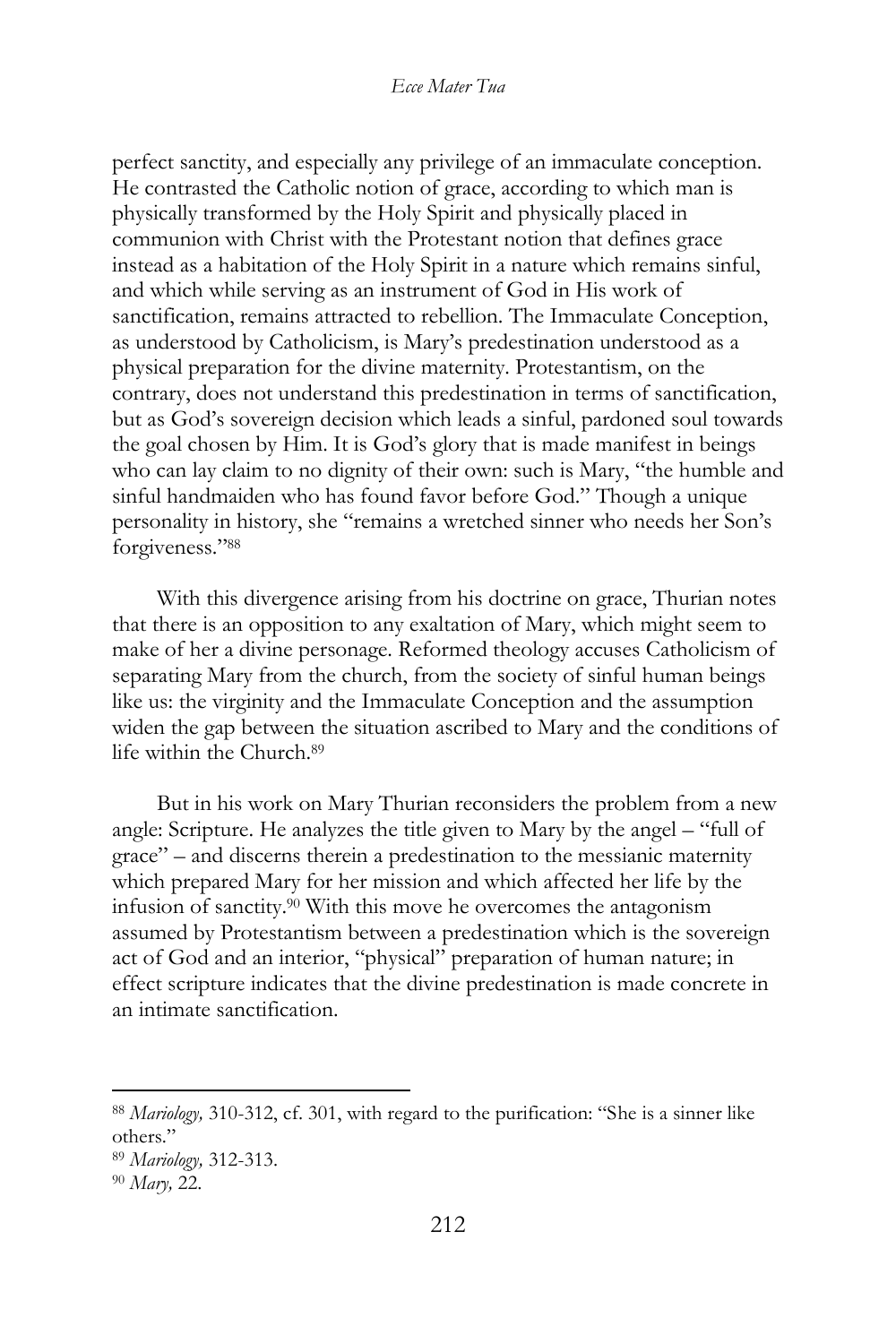With respect to the accusation that there is a separation posited between Mary and the rest of humanity, Thurian shows it to be ill-founded. The accusation should pertain to her virginity as well; but the evangelists, who affirm the miracle of the virgin birth, do not compromise the mystery of the Incarnation in the process – nor can they be accused of docetism. And, like her virginity, Mary's holiness does not contradict the humanity of Christ: "on the contrary, sanctity is the authentic quality of true humanity. Christ would not have been more human if He had been a sinner; nor therefore would He have been more human had He been born of a woman who was a sinner. The Son of God became true man because He was born of a true woman…"<sup>91</sup>

Thurian identifies the danger of insisting on Mary's sinful state: holiness risks appearing as "a kind of contradiction of true humanity," and faith in Christ, the man who knew no sin, is quickly compromised.<sup>92</sup> One sees once more the solidarity between Mother and Son: to reject Mary's perfect holiness as inhuman is to wed oneself to unbelief in the humanity of the Word made flesh.

Moreover, one might well fear that the negation of Mary's sanctity would entail an offense against Christian sanctity. The monk of Taizé has realized that, in the area of holiness as in that of virginity, there is a link between the Virgin and the deportment of Christians today: "It might be asked if the denial of Mary's sanctity, of which the only source is in Christ, is not accompanied by a naturalistic view of the Christian life which would exclude asceticism, contemplation and sanctification since these are seen as achieving greater sanctity in God only by escaping the ordinary conditions of human nature. The anti-ascetic or anti-monastic reaction found in a certain type of Protestantism is not altogether removed from the anti-Marian reaction."<sup>93</sup>

Consequently, the doctrine of Mary's holiness is best seen in relation to the doctrine of the Church's holiness. "The Church," states Thurian, "will no more be 'human' because we may speak of it as sinful." Certainly the church recognizes sin within her, since it is a society made up of human beings. But it is necessary to see Christ's Body, the community instituted by

<sup>91</sup> *Mary,* 24.

<sup>92</sup> Ibid.

<sup>93</sup> Ibid.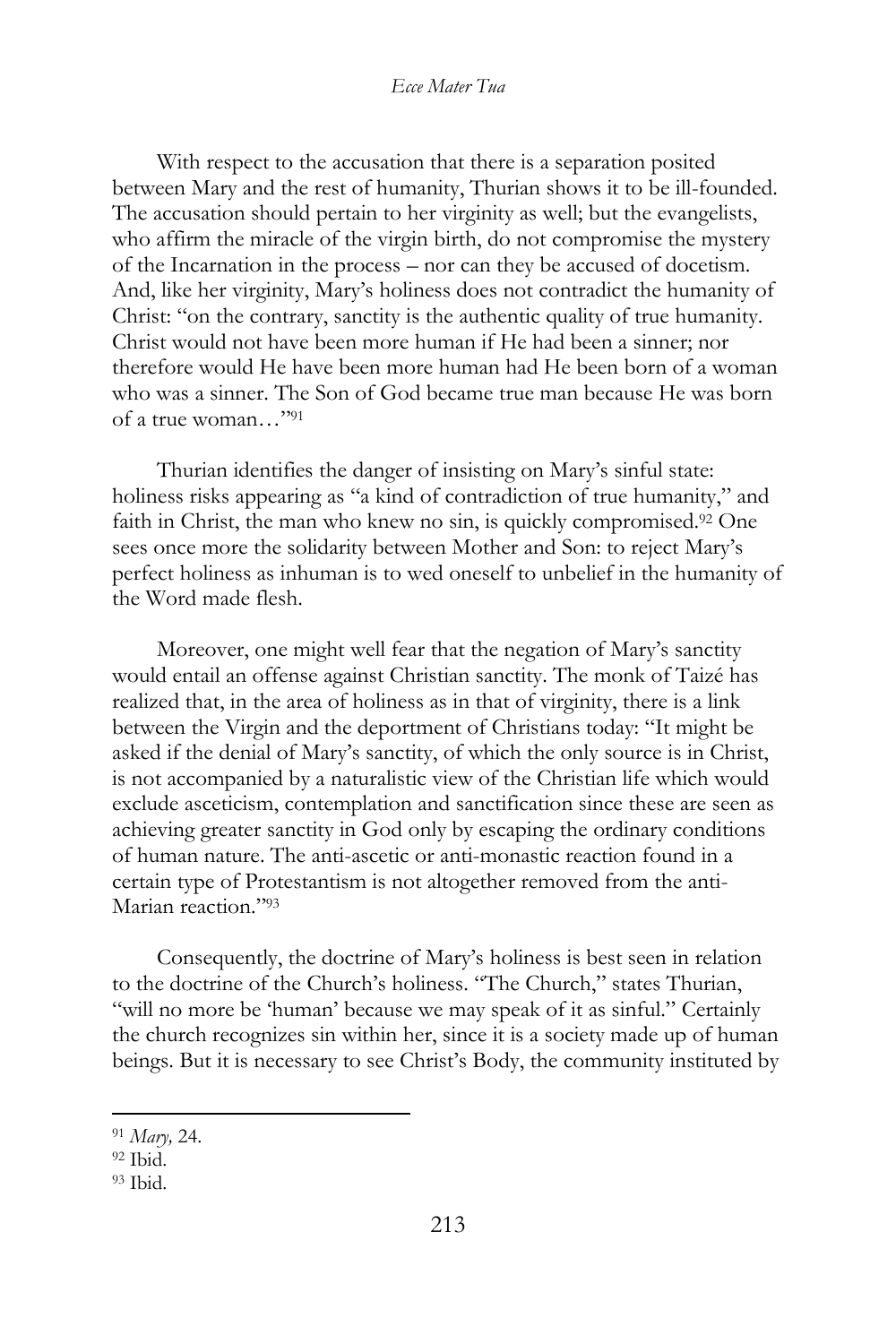the Lord and animated by the Spirit, within her, and for this reason the church is holy. "The Church is not truly the Church except in so far as she is holy in her vocation and ministry as Mother of the Faithful, ordained for the proclamation of the Word and the celebration of the sacraments, for 'the perfecting of the saints, for the work of the ministry, for the edifying of the Body of Christ' (Ephesians 4:12)."<sup>94</sup>

Holiness is therefore not something that estranges Mary from the Church. Thurian places no restrictions on Mary's sanctity; nonetheless, he does not affirm the Immaculate Conception, and he restricts himself to criticizing "those who wish to speak of Mary as if she were sinful or on the other [hand] separated from our condition as human creatures."<sup>95</sup> But meditation on the scriptural words "full of grace" has enabled him both to avoid those common objections which Protestantism poses to the privilege of the immaculate conception, as well as to look with new eyes at the issue of the Mother of God's sanctity.

#### d – *Spiritual maternity and mediation*

Protestant critics often become agitated when presented with the spiritual maternity and mediation attributed to Mary by Catholic theology. Indeed, inasmuch as this involves her current role in the economy of salvation and the communication of grace, according to Protestantism it seems that Mary is usurping a place that belongs exclusively to Christ, the one mediator.

Still, even in this field, certain contemporary Protestants have taken on a less negative attitude. Thus, in the meditation he published on "the Virgin, Image of the Church," where he comments on the Calvary scene, Pastor Jean de Saussure does not hesitate to say that Christ gave Mary as mother to each of his beloved disciples. He concludes with these lines, which in their conciseness comprehend the whole theology of spiritual maternity: "Lord, we give you thanks for having given us so exalted a Mother! After all, in Your mercy you have been pleased to make us Your brethren, so is Your Mother not to be our Mother? And more profoundly still, since she was Your Mother, how could she not be ours as well, for we are members of Your Body, we who are united in the same spirit with You."<sup>96</sup> These final

<sup>94</sup> *Mary,* 24-25.

<sup>95</sup> *Mary,* 25.

<sup>96</sup> *Dialogue sur la Vierge,* 104.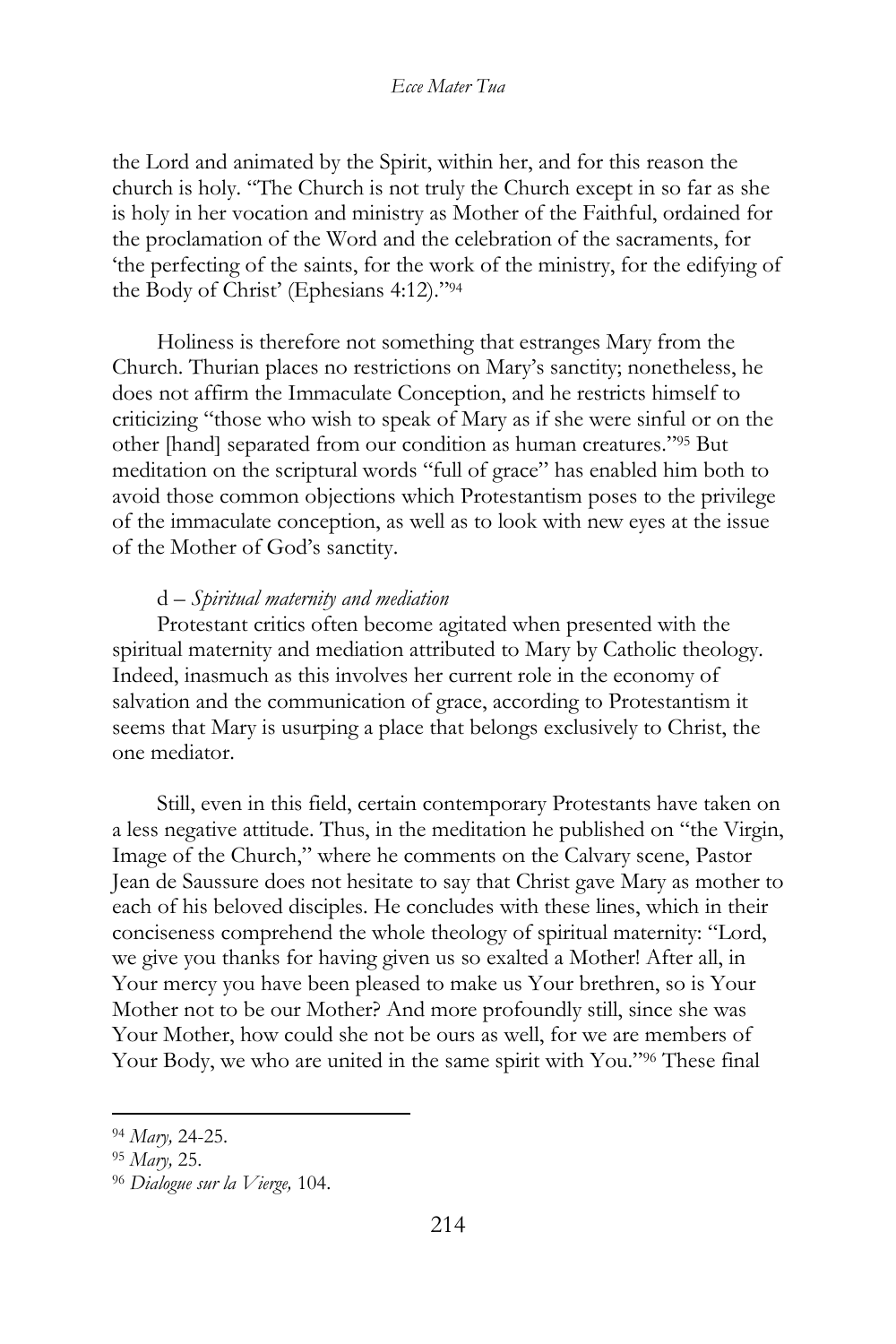words reprise the deep connection which obtains between Mary's maternal function and the intimate reality of Christian grace, from belonging to the church to union with Christ. The spiritual motherhood reveals itself to be the prolongation of the divine maternity, since Christ, who lives within the Christian and bestows his Spirit, is the Son of Mary.

Max Thurian too, in a detailed analysis of the words of the dying Christ to his mother and his beloved disciple, wants to demonstrate that there is in Mary a personification of the church's motherhood: Mary is the image of the Church-Mother. Then he considers Mary's motherhood within the Church: Mary is "the spiritual mother *par excellence* of the beloved and faithful disciple, of the brother of Jesus, which every Christian is called to be."<sup>97</sup>

This spiritual motherhood raises the issue of mediation. Protestantism has generally abandoned the idea of Mary's mediation, as it more generally and more universally abandons every teaching on the mediation of the saints along with any corresponding forms of devotion.

Already in the report prepared for the congress on "Faith and Constitution," Thurian declared himself opposed to this exclusion of devotion to the saints. He stated that this devotion "does not in any way detract from the love which is due only to Christ, from the adoration and obedience which belong only to him, and nothing from his sacrifice and his intercession; it is he who is loved in his saints, who is adored in veneration to them, who is obeyed when we follow their example."<sup>98</sup> The true Christocentrism of Christian worship is therefore maintained: "The remembrance of the saints in the Church is to love an imitate Christ, and it is further the action of grace through those gifts made manifest in them, through his power of resurrection and regeneration."<sup>99</sup> Such is his response to Protestantism's most common criticism, namely, that devotion to Mary is an offense to the worship that belongs to Christ. In reality, love and imitation of Mary means love and imitation of Christ.

In addition, Thurian underscores the extent to which devotion to the saints is demanded by love for the church. A piety that devalues the

<sup>97</sup> *Mary,* 170.

<sup>98</sup> *Marie dans la Bible et dans l'Eglise,* in *Dialogue sur la Vierge,* 118.

<sup>99</sup> *Marie dans la Bible et dans l'Eglise*, 119.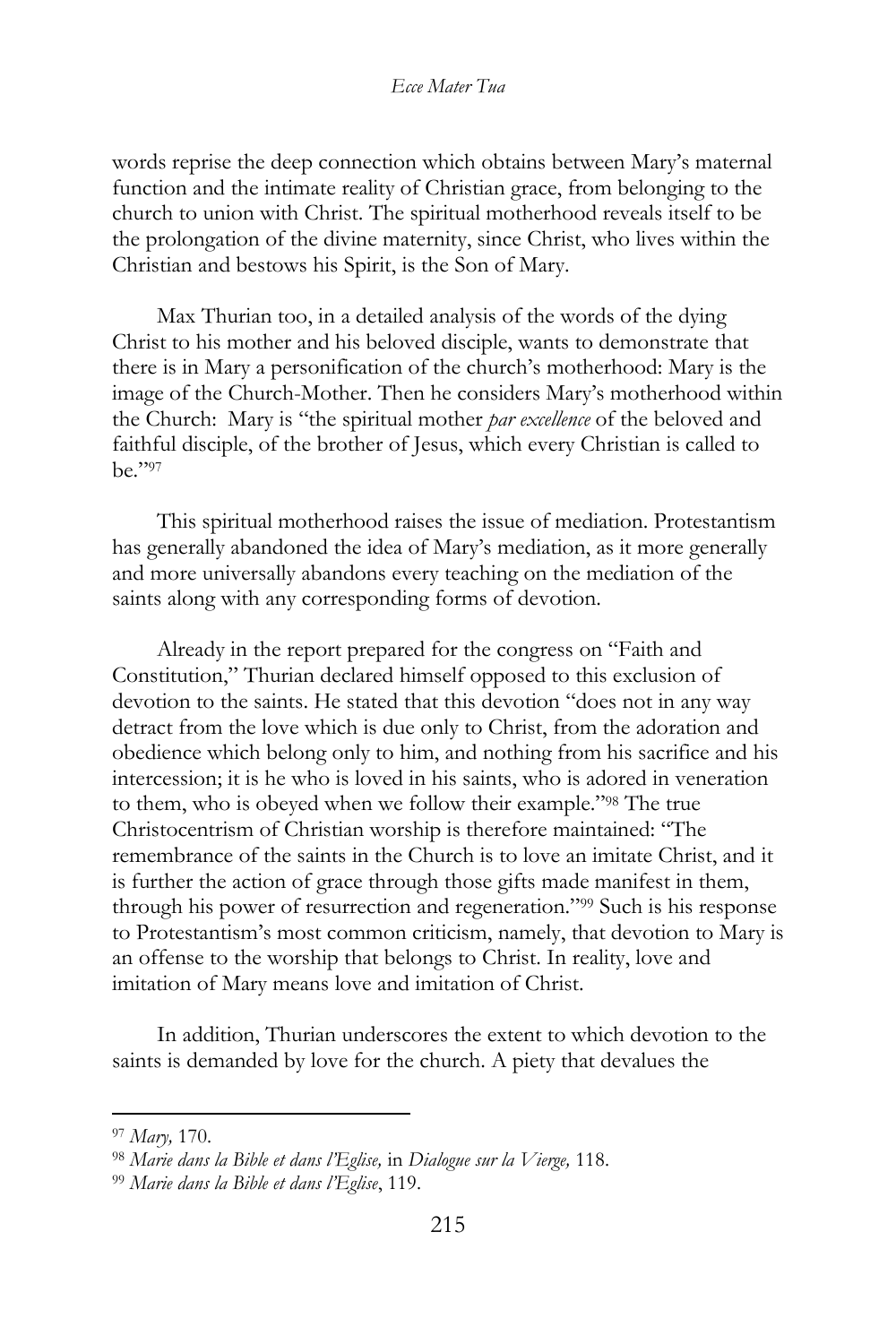communion of the saints, he points out, yields to individualism or to sectarianism. According to the Lord's precept, "one cannot love God only in oneself. It is necessary to love Him in His brethren, in the Church, in His saints." And this love for the brethren must be extended to the whole of Catholicity throughout space and time, and therefore to all the saints of the tradition. And, hence, also to Mary.<sup>100</sup>

Thurian reaffirms this truth in his work. The mention of the saints in the liturgy causes us to "realize that we are not alone in adoration and intercession for men." "The Communion of Saints unites all Christians in one and the same prayer, in one and the same life, in Christ; it unites the Church to-day with that of all ages, the Church militant on earth with the Church triumphant in Heaven."<sup>101</sup> This communion of saints builds up the Church's faith, hope and charity.

And Mary has a role to play in this communion: "And Mary, the Mother of the Lord and type of the Church, has her place in this immense community of the Saints, a place of pre-eminence as the first Christian woman, filled with grace. She is all the more for the Church a symbol of her sorrowful motherhood which gives birth to the faithful by the risen life. She is an example of faith, obedience, constancy and saintliness: the Church militant, considering the Church triumphant, sees there Mary, a symbol of her certain victory."<sup>102</sup>

Thus is Mary's place in the liturgy justified. Thurian supports the celebration of the three liturgical feasts which Luther never stopped observing: the Annunciation, the Visitation and the Purification, all of which have a biblical foundation. Thurian desires too the preservation of the feast of August 15, not explicitly in honor of the bodily assumption, which Protestants contest, but at least as the feast of Mary's entrance into God's rest. The ultimate meaning of this liturgical veneration is "asking for grace to follow the example of the Virgin Mary."<sup>103</sup> Christ is deprived of none of his rights, for Mary's presence in the Church is for the sake of "being loved and so leading to the love of Christ, and of being imitated and so leading to the imitation of Christ..."<sup>104</sup>

<sup>100</sup> *Marie dans la Bible et dans l"Eglise,* 117-119.

<sup>101</sup> *Mary,* 184.

<sup>102</sup> *Mary,* 185.

<sup>103</sup> *Mary,* 188.

<sup>104</sup> *Marie dans la Bible,* 119.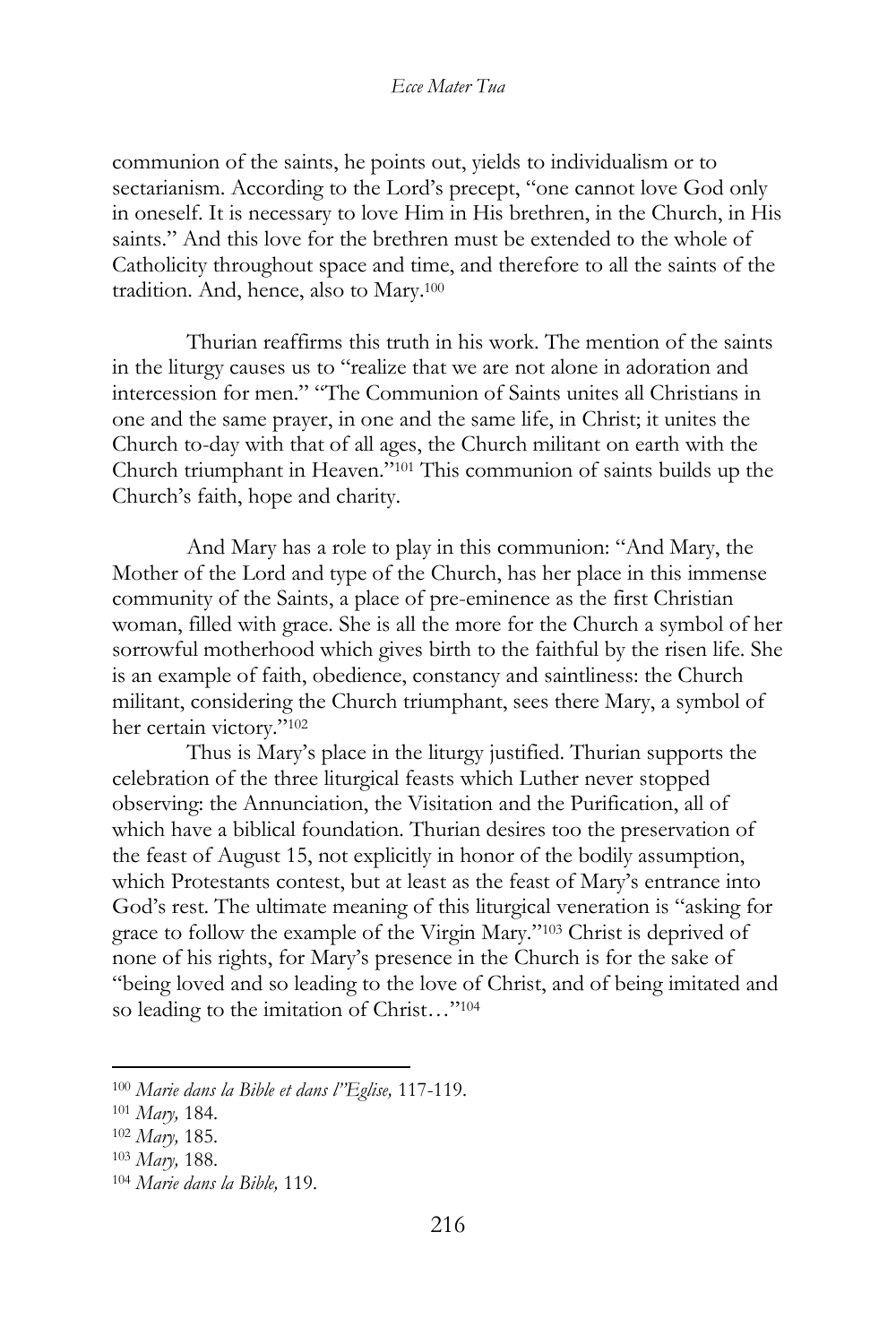Asmussen also insists on the need to create a devotional space for Mary, since a failure to acknowledge the divine blessing of which Christ's Mother is the beneficiary would risk making Christ himself an idea outside of time, and would therefore risk failing to render proper glory to Mary's Son.<sup>105</sup>

The German Lutheran theologian poses the issue of mediation in these terms: is Mary to be placed on the side of God or of men? "We are convinced," he says, articulating the Protestant opinion, "that she is to be found solely on the side of men."<sup>106</sup> But is this position so certain? Does it not presuppose an overly absolute separation between God and men, a separation that contradicts the very mediation of Christ? The character of this mediation "is not just that Christ participates in the human, but that we too participate in what belongs to him."<sup>107</sup> We are brought into Jesus' life as he enters into ours. We become partakers of the divine nature (II Peter 1:4). We die and we live with Christ and we are therefore able to cooperate with God. From this point of view we find ourselves on the side of God as we confront the world: "in the gift of Jesus Christ Christians are placed next to God."<sup>108</sup>

This truth becomes more apparent when we consider the task, imposed on every Christian, of being the servant of the Gospel. It is a priesthood through which the Christian sees himself as being entrusted with the administration of the grace that he himself has been given. Now, through this priesthood and through this power, man finds himself on the side of God when confronting humanity. It is in this way that Christ must show himself to the world through the apostle.

One cannot therefore act as though there is a radical separation between God and men. "From the point of view of the world, God and his saints form a unity."<sup>109</sup> Christians must incorporate themselves into this unity and so place themselves on the side of God.

From this it follows that if it is true that Mary is with all of us, one must also grant that she is to be found, along with all the saints, alongside

<sup>105</sup> *Maria die Mutter Gottes,* 61.

<sup>106</sup> Ibid, 40.

<sup>107</sup> Ibid, 43.

<sup>108</sup> Ibid, 44.

<sup>109</sup> Ibid., 46.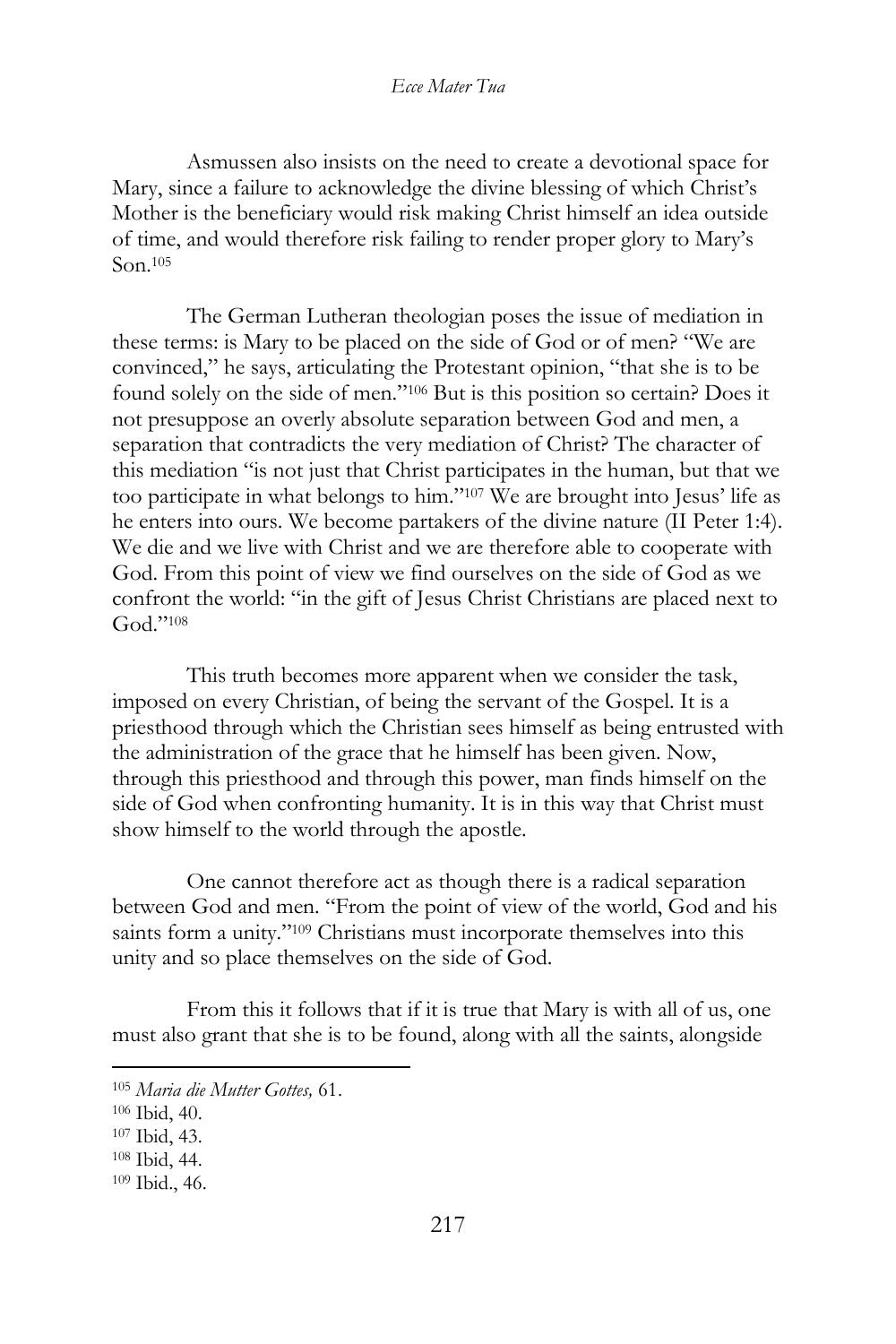God in the engagement with the world. It does not therefore suffice to think solely of Mary's consecration to God, nor simply to see her as an object for reflection or a subject of speech; it is also necessary to discern her role of service to humanity in salvation history, to acknowledge her as someone with something important to say about us and about the world, who expresses this truth before the throne of God.<sup>110</sup>

This does not entail assigning Mary a position as secondary mediatrix along with Christ. The Protestants do not support the notion that it is necessary that there should be a mediation between Christ and us. But, on the other hand, Asmussen adds, they have oversimplified the issue of the one mediator. One must in practice admit the mediation of Christians, since we grant their priestly function, and since without mediation any priesthood would be bogus.<sup>111</sup>

In which case one must acknowledge this Christian mediation in Mary's case as well. Nevertheless, Mary is not a mediatrix along with Christ; she is mediatrix *in* Christ, as is the case of Christians.<sup>112</sup> A mediation *in*  Christ would not offend against his honor. While being unique, this mediation does not preclude others from entering into it and becoming colleagues; it is the sign that Christ's mediation is bearing fruit. Mary is not only the earthly mother of the Lord, she has become his disciple, in his Kingdom, and in following him she takes part in his mediation.<sup>113</sup>

Thus does Asmussen underscore, more clearly than Thurian, the active aspect of Mary's mediation. For the monk of Taizé, Mary is revered above all as the example we are called to follow. For Asmussen, Mary plays a role of intercession. The Lutheran theologian does not go so far as to say that we should invoke Mary,<sup>114</sup> but he does attribute to her an intervening role from God for the benefit of humanity. This intervention does not diminish Christ's unique mediation, since it is a participation within that mediation.

<sup>110</sup> Ibid., 48.

<sup>111</sup> Ibid., 50.

<sup>112</sup> Asmussen criticizes the Catholic doctrine of Mary's mediation alongside of Christ, especially in the article *Dem Unbefleckten Herzen Mariä geweiht?, Gloria Dei* 9 (1954): 202-210, written on the occasion of the consecration of Germany to the Immaculate Heart of Mary. Cf. Napiórkowski, *Le Christ,* 109-110.

<sup>113</sup> *Maria die Mutter Gottes,* 51.

<sup>114</sup> Ibid., 61.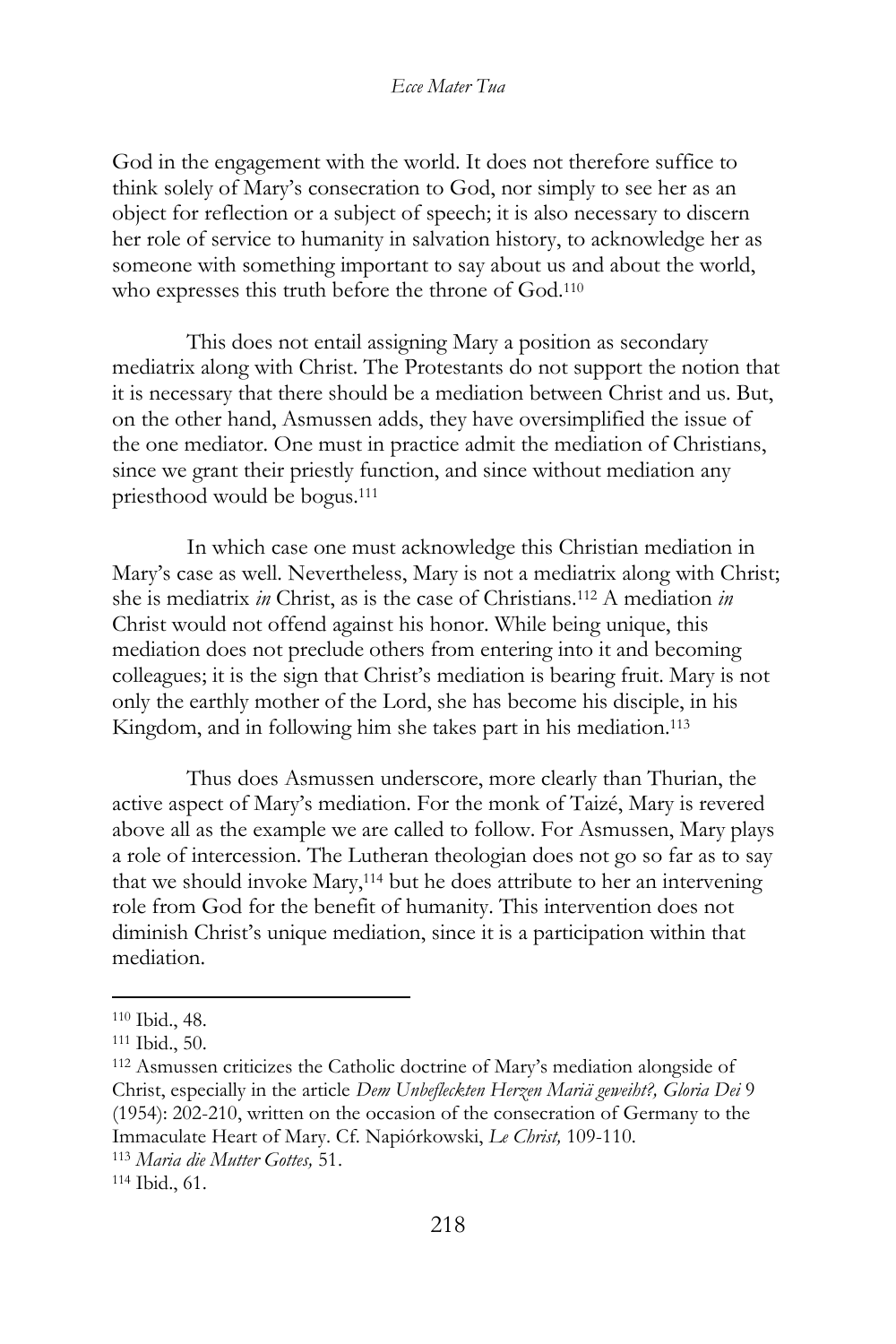### 4. *Anglican Positions*

In the Thirty-Nine Articles that constitute the essential profession of the Anglican Church, nothing is said in favor of Marian devotion. Article Twenty-two describes invocation of the saints and angels as "vainly invented, and grounded upon no warranty of Scripture, but rather repugnant to the Word of God," and the main thrust is hostile to any prayer directed to the Virgin. The anti-Catholic reaction is conveyed in an opposition to Marian devotion.

Nonetheless, this negative attitude is not shared by all, and one may observe within the Anglican tradition various witnesses to a Marian doctrine that affirms the divine maternity, the perpetual virginity, a unique position within the economy of redemption, and at times the Immaculate Conception and the Assumption.<sup>115</sup> We must note that with respect to the divine maternity, the fidelity to this affirmation is based on the recognition, within the Anglican Church, of the authority of the first four ecumenical councils.

In certain Anglican circles one finds, recently, a renewal of Marian devotion, and in certain theologians one ascertains a noteworthy ecumenical energy in the sense of a more profound study of Marian doctrine.<sup>116</sup> It is thus that E.L. Mascall, professor of historical theology at the University of London, has not only confirmed the importance pertaining to the title *Theotokos,* but has emphasized the value of the consent given by Mary to the divine project. He moreover accepts favorably the title of co-redemptrix, highlighting that it implies a subordination to Christ the Redeemer. "Mary," he says, "was redeemed in a special way in the body of the Church and is associated in a special way with the Mediator and so is become the mother of all his members."<sup>117</sup> He invokes St. John's text in order to affirm Mary's universal motherhood: "Mary is the mother of Jesus and of those who are incorporated into him, the mother of the Church which is his Mystical Body…"<sup>118</sup>

<sup>115</sup> S. Cwiertniak, *La Vierge Marie dans la tradition anglicane,* Paris 1958; A. M. Allchin, *Our Lady in Seventeenth-Century Anglican Devotion and Theology,* in *The Blessed Virgin Mary* (ed. E. L. Mascall – H.S. Box), London 1963, 53-76.

<sup>116</sup> Cf. G.M. Papini, *Teologia ecumenico-mariana in Occidente, Mar* 35 (1973) 150-176; J. De Satgé, *Toward an Evangelical Re-appraisal,* in *The Blessed Virgin,* 103-114.

<sup>117</sup> *Theotokos: The Place of Mary in the Work of Salvation,* in *The Blessed Virgin,* 19. <sup>118</sup> Ibid., 23-24.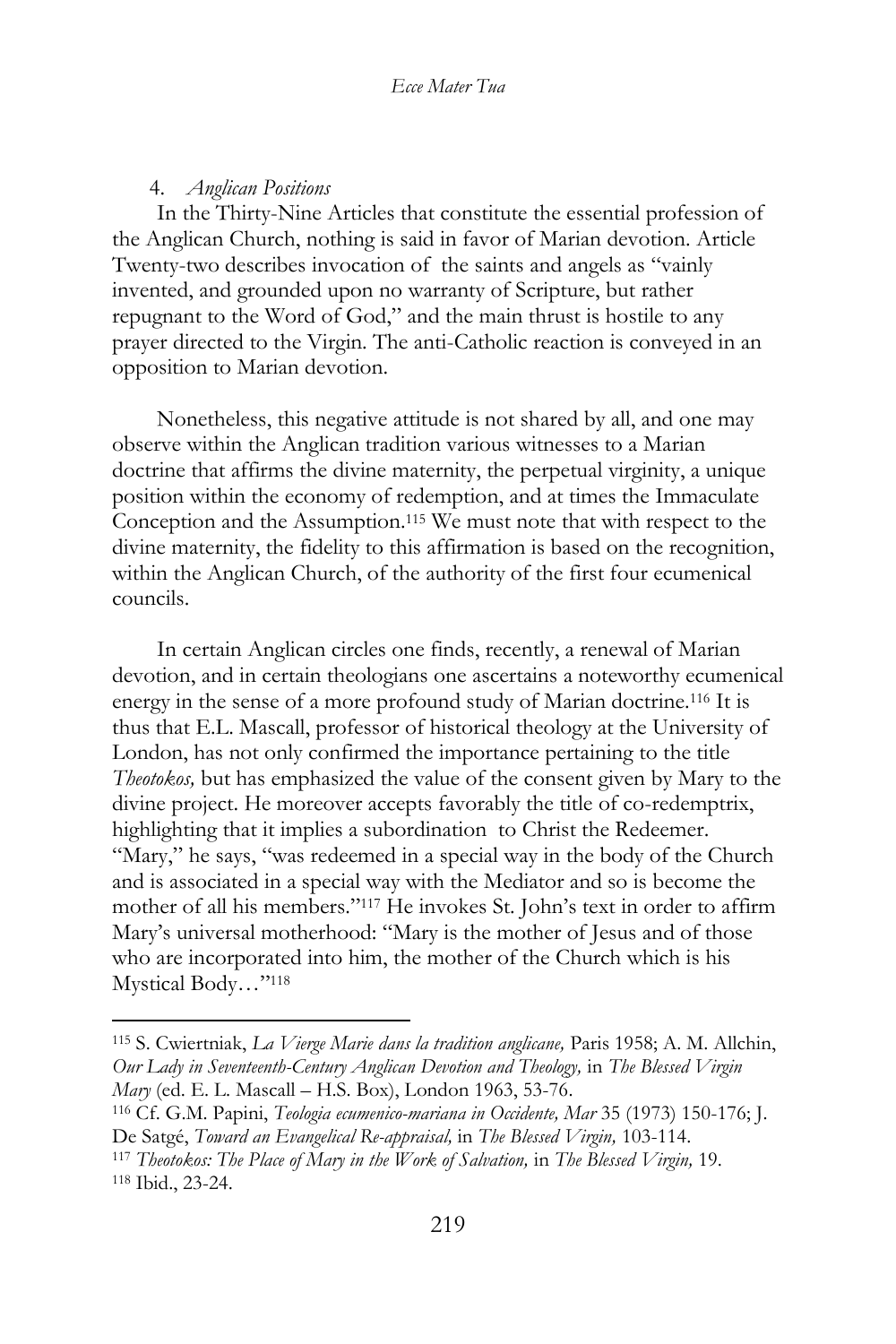Also worthy of mention are two brief studies by H.S. Box on the Immaculate Conception and on the Assumption. These two privileges are not admitted to be dogmas of faith, but rather secondary religious truths, possessing a high degree of plausibility, which merit a place in Christian devotion.<sup>119</sup>

Nor are expressions of Marian devotion absent from contemporary Anglicanism: there are signs of popular devotion to Our Lady.<sup>120</sup> The Anglican religious communities, some of which bear the name of the Virgin Mary, venerate Jesus' mother with various pious practices.<sup>121</sup>

# 5. *Obstacles and Points of Mutual Approach*

Despite the opinions of certain protestant or Anglican theologians which are more favorable to Mariology, one should not underestimate the obstacles in the reformed churches that, up till now, have blocked the path of the development of Marian doctrine and devotion.<sup>122</sup>

Among the most crucial doctrinal reasons which are invoked in the Protestant setting against Catholic Mariology are the uniqueness of Christ's mediation and the doctrine of the sovereignty of God's action. The basic response on the part of Catholic theology is that Christ's mediation, in its omnipotence and its governance over all humanity, is most fully expressed when it gives rise to mediations within creatures, mediations which are entirely derived from his and receive their efficacy from his. God's sovereignty in grace does not consist in reducing the human being to passive acceptance, but to promoting an active collaboration that enlists all the resources of the human personality in the work of salvation. In the role attributed to Mary there is, in particular, a promotion of the feminine personality: during a time in which such emphasis is placed on women's liberation, Mariology is responding to a profound aspiration of this movement, showing how God was the first to liberate woman and entrust

<sup>119</sup> *The Immaculate Conception,* in *The Blessed Virgin,* 76-88; *The Assumption,* ibid., 89- 100.

<sup>120</sup> Cf. J. C. Stephenson, *Popular Devotion to Our Lady and Christian Unity,* in *The Blessed Virgin,* 115-120.

<sup>121</sup> Cf. K. F. Dougherty, *Our Lady and Christian Unity,* ME 10, 209-236.

<sup>122</sup> Cf. S. C. Napiórkowski, *Le mariologue peut-il être oecuméniste? Du rôle de la mariologie contemporaine dans le dialogue oecuménique des protestants et des catholiques, EMar* 22 (1972) 15-76.